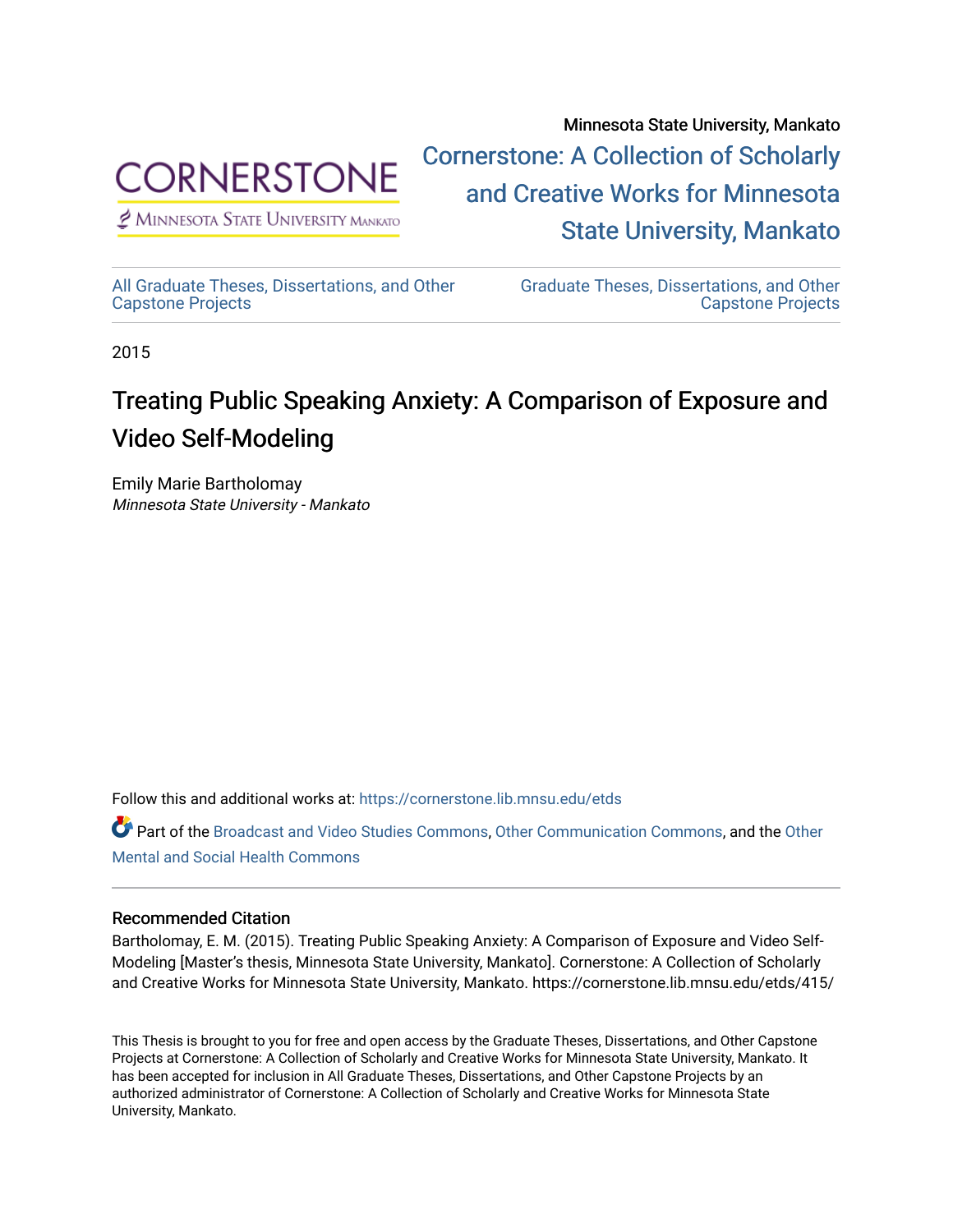# Running Head: VSM TREATMENT OF SPEECH ANXIETY

Treating Public Speaking Anxiety:

A Comparison of Exposure and Video Self-Modeling

By

Emily M. Bartholomay

A Thesis Submitted in Partial Fulfillment of the

Requirements for the Degree of

Master of Arts

In

Clinical Psychology

Minnesota State University, Mankato

Mankato, Minnesota

May, 2015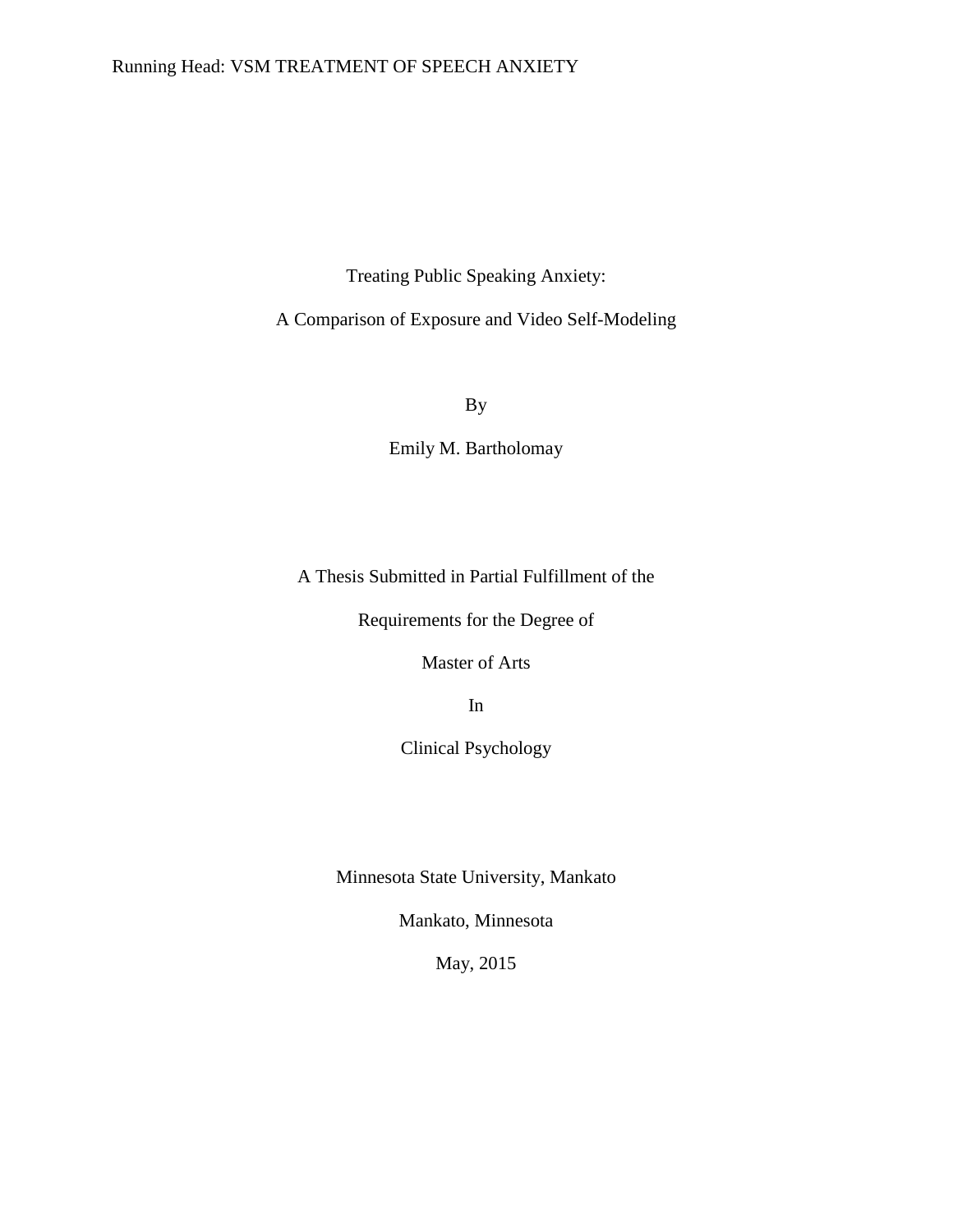Treating Public Speaking Anxiety: A Comparison of Exposure and Video Self-Modeling

Emily M. Bartholomay

This thesis has been examined and approved by the following members of the student's committee.

> Advisor Daniel Houlihan

\_\_\_\_\_\_\_\_\_\_\_\_\_\_\_\_\_\_\_\_\_\_\_\_\_\_\_\_\_\_\_\_

\_\_\_\_\_\_\_\_\_\_\_\_\_\_\_\_\_\_\_\_\_\_\_\_\_\_\_\_\_\_\_\_

\_\_\_\_\_\_\_\_\_\_\_\_\_\_\_\_\_\_\_\_\_\_\_\_\_\_\_\_\_\_\_\_

Committee Member Jeffrey Buchanan

Committee Member Jasper Hunt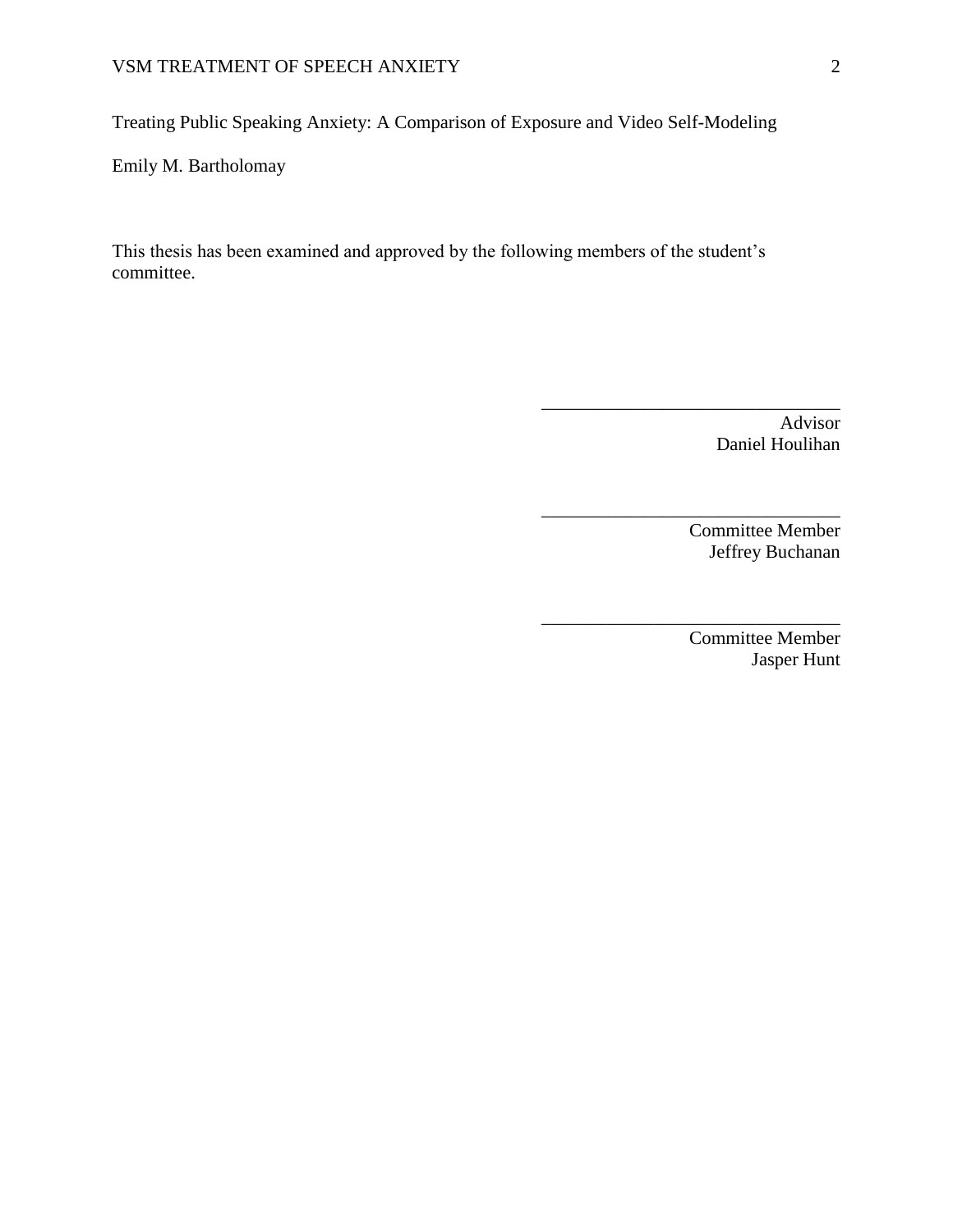# **Table of Contents**

| 1. |                |                |
|----|----------------|----------------|
|    | a.             |                |
|    |                | $\mathbf{i}$ . |
|    |                | ii.            |
|    |                |                |
|    |                |                |
|    |                | ii.            |
|    |                |                |
|    |                |                |
|    |                |                |
|    |                |                |
|    |                |                |
|    | $\mathbf{b}$ . |                |
|    | c.             |                |
|    |                |                |
|    |                |                |
|    | a.             |                |
|    |                |                |
|    |                |                |
|    | d.             |                |
|    |                |                |
|    |                |                |
|    | a.             |                |
|    |                |                |
| 5. |                |                |
|    |                |                |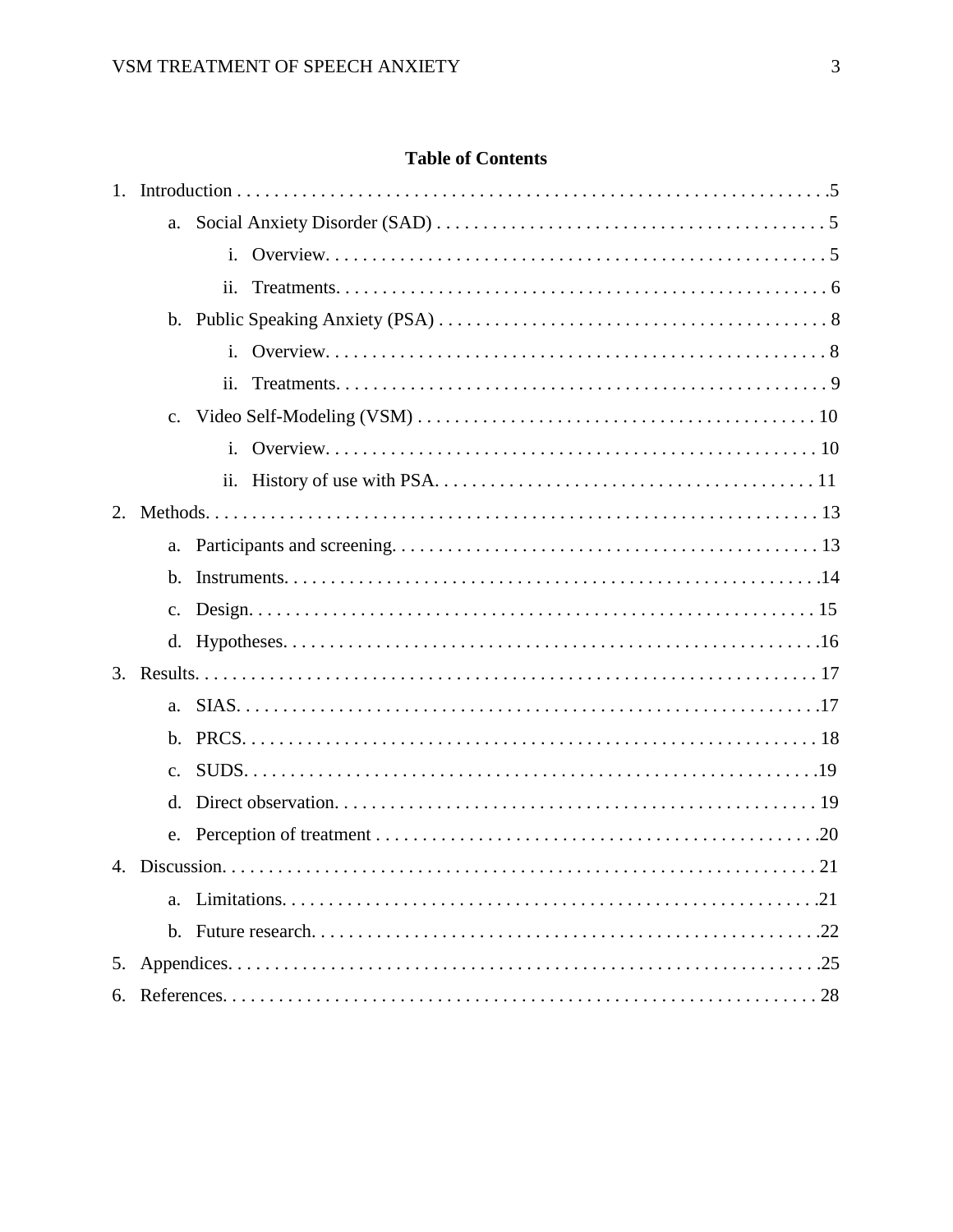### Abstract

This study examined the relative effectiveness of VSM and exposure in treating public speaking anxiety in reducing anxiety with a college student. The study employed a single-subject A-B design with parametric variations. Two phases were utilized in this study: baseline (exposure therapy) and treatment (video self-modeling) with a one-month follow-up. Generalization probes were also employed to assess whether or not decreases in PSA would generalize to other settings. Results indicate a significant decrease in public speaking anxiety from both pre- to posttreatment as well as from baseline to exposure. However, these results may be specific to public speaking anxiety, as other forms of anxiety did not result in such decreases. Results from a posttreatment survey indicated that the participant felt that the treatment was beneficial in reducing public speaking anxiety.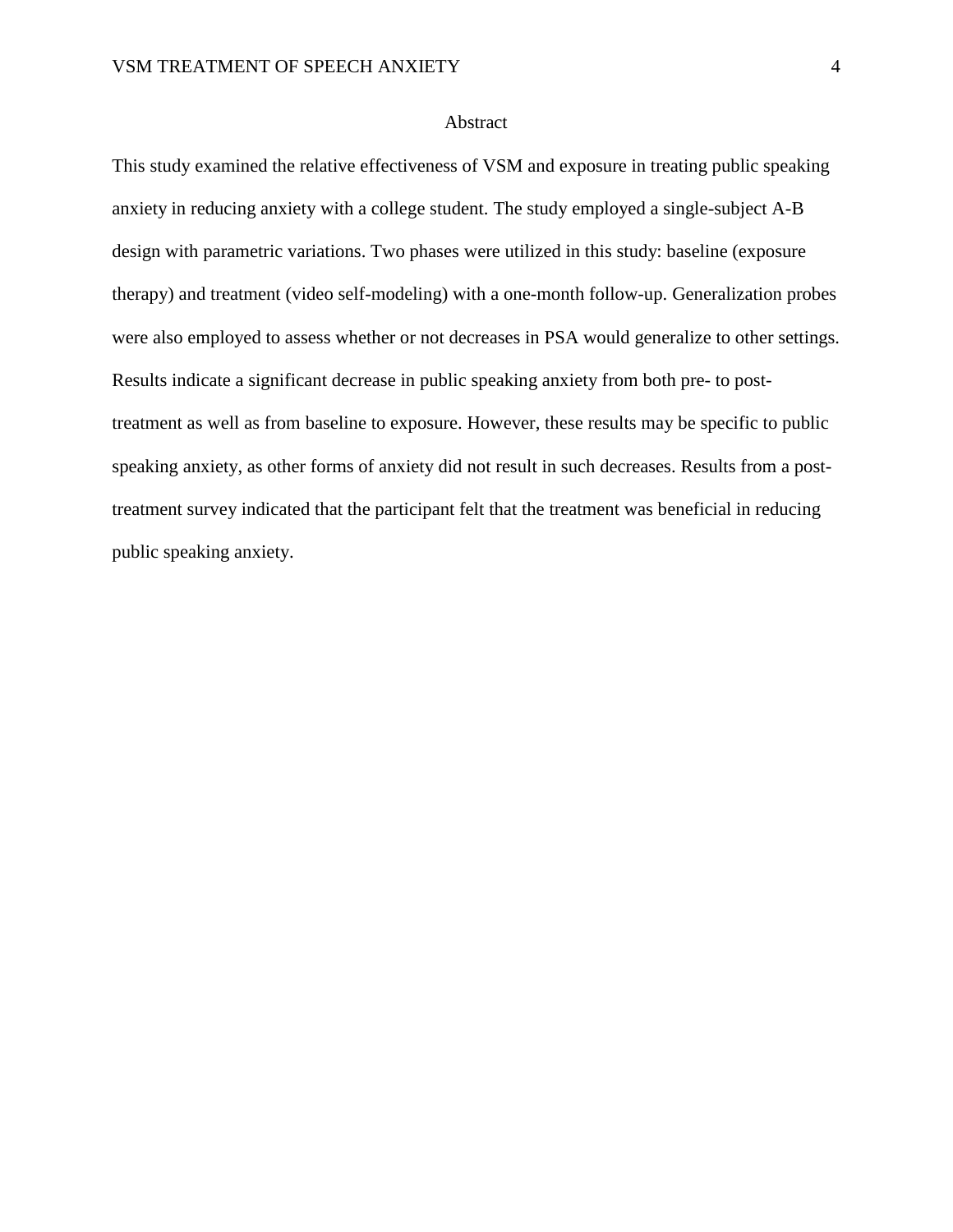### **Introduction**

### **Social Anxiety Disorder**

**Overview.** Social anxiety disorder (SAD) is one of the most common anxiety disorders, and it is characterized by an intense fear of social situations in which the individual may be judged by others (American Psychiatric Association, 2013). Social anxiety disorder affects approximately 7% of the United States population with onset typically occurring during adolescence. Many individuals "grow out" of the disorder, but, for those who do not, the disorder tends to be chronic and causes pervasive impairment. Individuals with SAD are at risk for decreased rates of workplace productivity, increased rates of unemployment and social isolation, and lower quality of life. Only about half of individuals suffering from social anxiety disorder seek treatment, and they generally experience life-long impact, such as comorbid affective disorders and other anxiety disorders.

There are multiple ways to develop social anxiety disorder. Operant conditioning theory suggests that individuals develop SAD due to predictable punishment after social behavior (e.g., experiencing bullying when trying to make new friends) or due to reinforcement after solitary behavior (e.g., reduce anxiety by sitting alone). Most individuals experience these consequences of behavior, but few go on to develop clinical levels of social anxiety. For some individuals, the experience may be very strong or, to use the term colloquially, traumatic. When an individual experiences this "traumatic" event, further behavioral consequences (i.e., reinforcement or punishment) may not be needed. Similarly, social learning theory posits that an individual will learn to be asocial by seeing someone else experience the situations mentioned above (Bandura, 1969).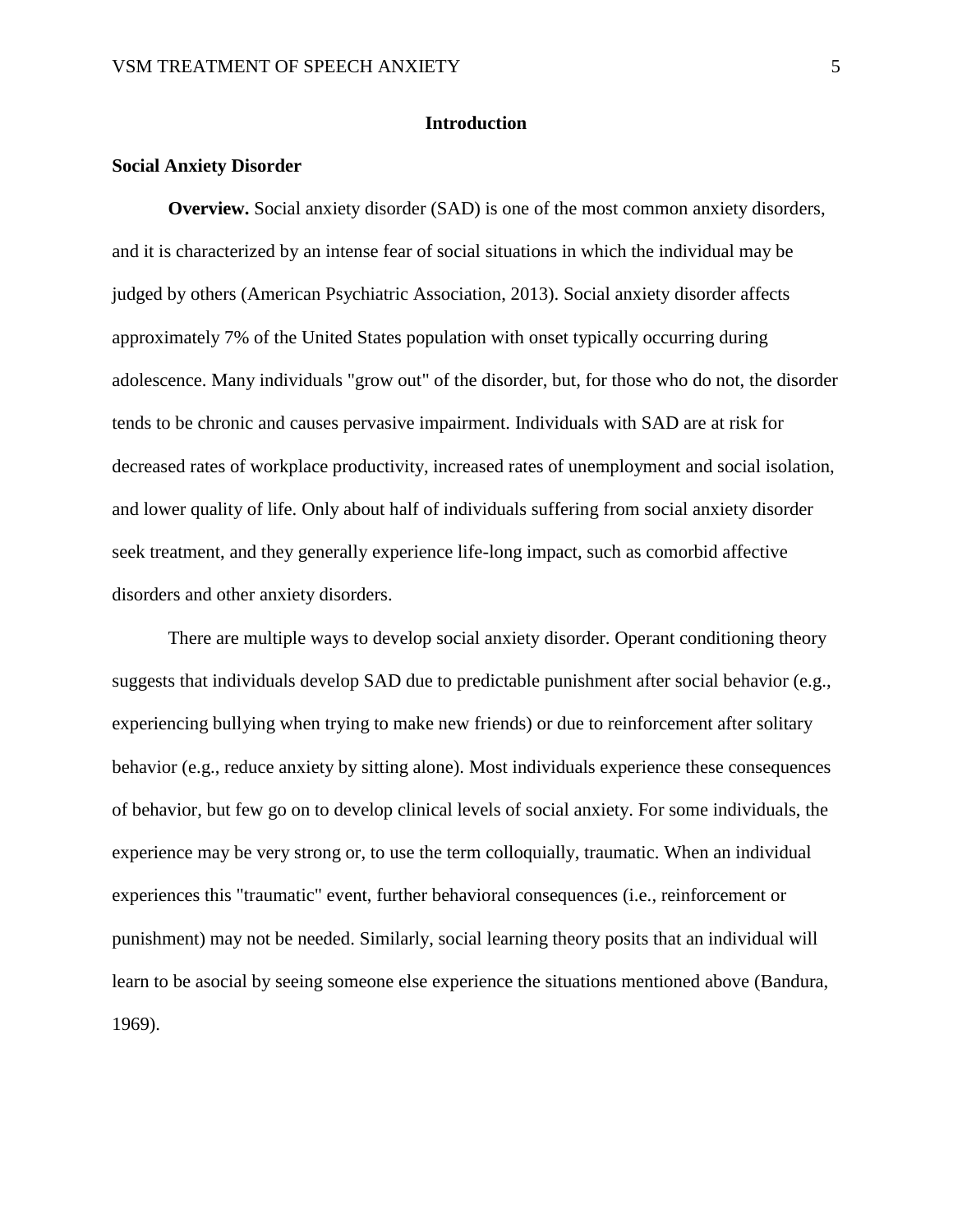Anxiety is generally maintained by the processes escape and avoidance, and someone who regularly avoids situations that make him uncomfortable can be differentially reinforcing himself to engage in solitary behaviors. Social anxiety may also be generalized to other types of anxiety. For example, many individuals who exhibit signs of SAD can go on to develop generalized anxiety disorder (Leary & Kowalski, 1995). On the other hand, an individual with SAD may discriminate his experiences to only being afraid of performing in front of others. This performance-only type of social anxiety is described in the DSM-5 as a social fear limited to performing (giving speeches, dancing, etc.) in front of others which may cause impairment in work or academic settings (APA, 2013).

**Treatments.** There is a multitude of treatment options, and among the most common type is biological medication. Selective serotonin reuptake inhibitors (SSRIs) are the most commonly used biological treatment for anxiety, and most patients seem to respond well to these drugs (Beidel & Turner, 2007). However, some patients may still fail to improve while taking these medications. For these unresponsive patients, alternatives such as benzodiazepines and monoamine oxidase inhibitors (MAOIs) are available although these drugs may be accompanied by severe side effects and limitations, including psychological and physical dependence and restrictive diet. Although biological interventions are highly effective for treating conditions, the effects of treatment do not tend to be longstanding. In fact, according to Beidel and Turner (2007), the effects of biological treatment do not persist beyond treatment termination.

Although biological treatments show some benefits, the majority of research has demonstrated the efficacy of behavioral and cognitive-behavioral treatments (Beidel & Turner, 2007). Simple exposure therapy seems to play a vital role in reducing social anxiety. Direct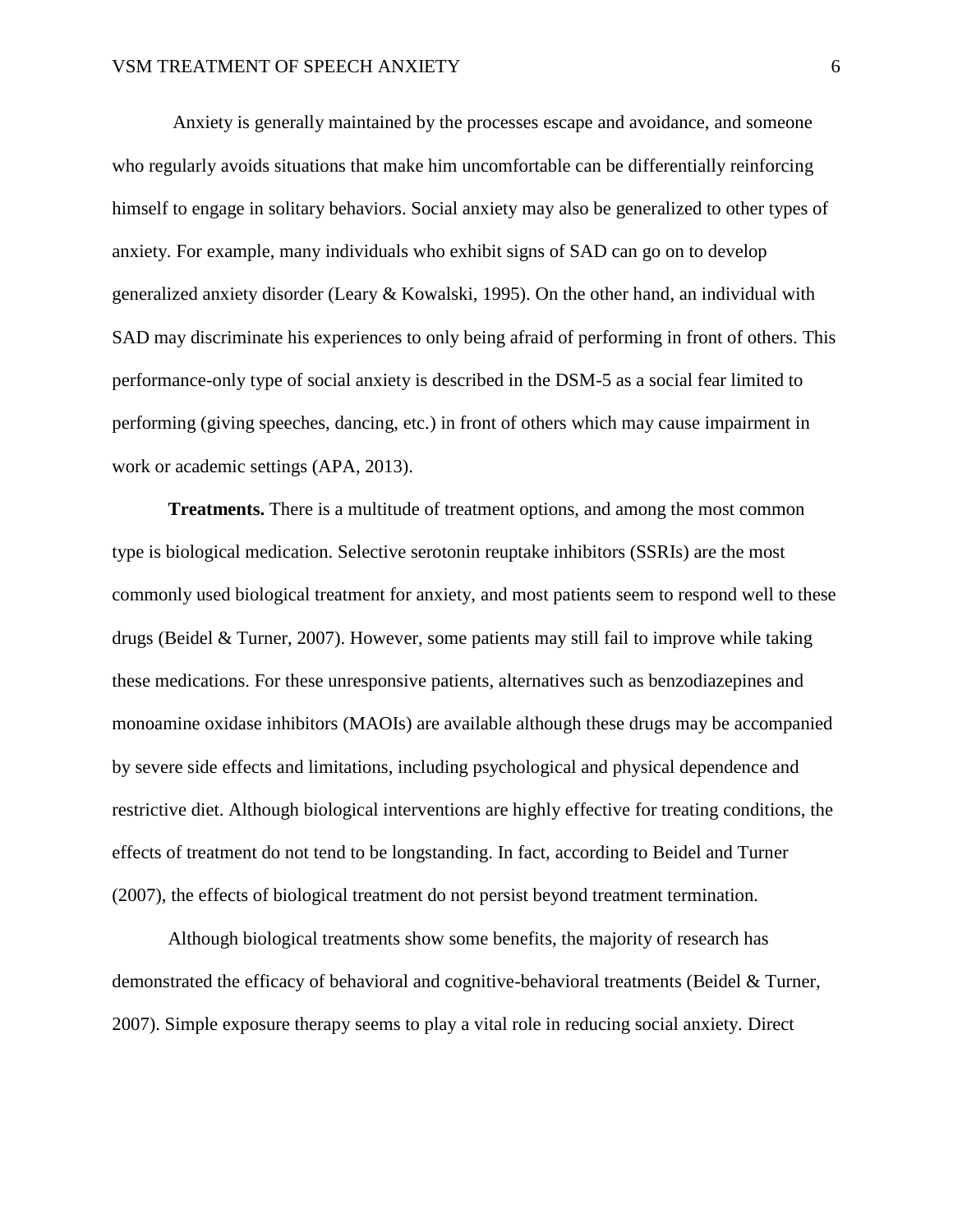experience seems to play the most important role in learning which supports the use of exposure in treatment (Bandura, 1977).

Cognitive restructuring, when paired with exposure therapy, is the basis for the class of treatments known as cognitive-behavioral therapy (CBT). According to Leary and Kowalski (1995), anxious cognitions are primary to social anxiety disorder. Thus, a cognitively-based disorder can seldom be treated by behavioral techniques alone. In fact, cognitive therapies are most commonly used for treating social anxiety disorder. Behaviorally-based treatments fall further behind in commonality after both cognitive therapies and social skills training. However, one theoretical orientation may not always be the most effective means of treatment. For example, cognitive restructuring, when paired with exposure therapy, provides numerous advantages over other forms of treatment, such as behavioral and biological, including higher quality of life, reduced social anxiety, and improved life satisfaction (Leary & Kowalski, 1995).

Some other forms of treatment may also show promise in the treatment of social anxiety disorder. There is support for the use of mindfulness training in combination with exposure therapy (Rubin, 2009). Social skills training, a largely behavioral intervention is also rather effective at reducing social anxiety, especially when it is used in combination with another technique (Beidel & Turner, 2007).

However, there is still some disagreement as to which form of therapy may be most effective for SAD. For example, Leary and Kowalski (1995) state that behavioral treatments do not sufficiently improve cognitions of individuals suffering with SAD. However, Beidel and Turner (2007) disagree. Beidel and Turner (2007) further state that exposure provides significant change in social anxiety that is not necessarily improved by implementing another aspect to treatment, such as cognitive restructuring.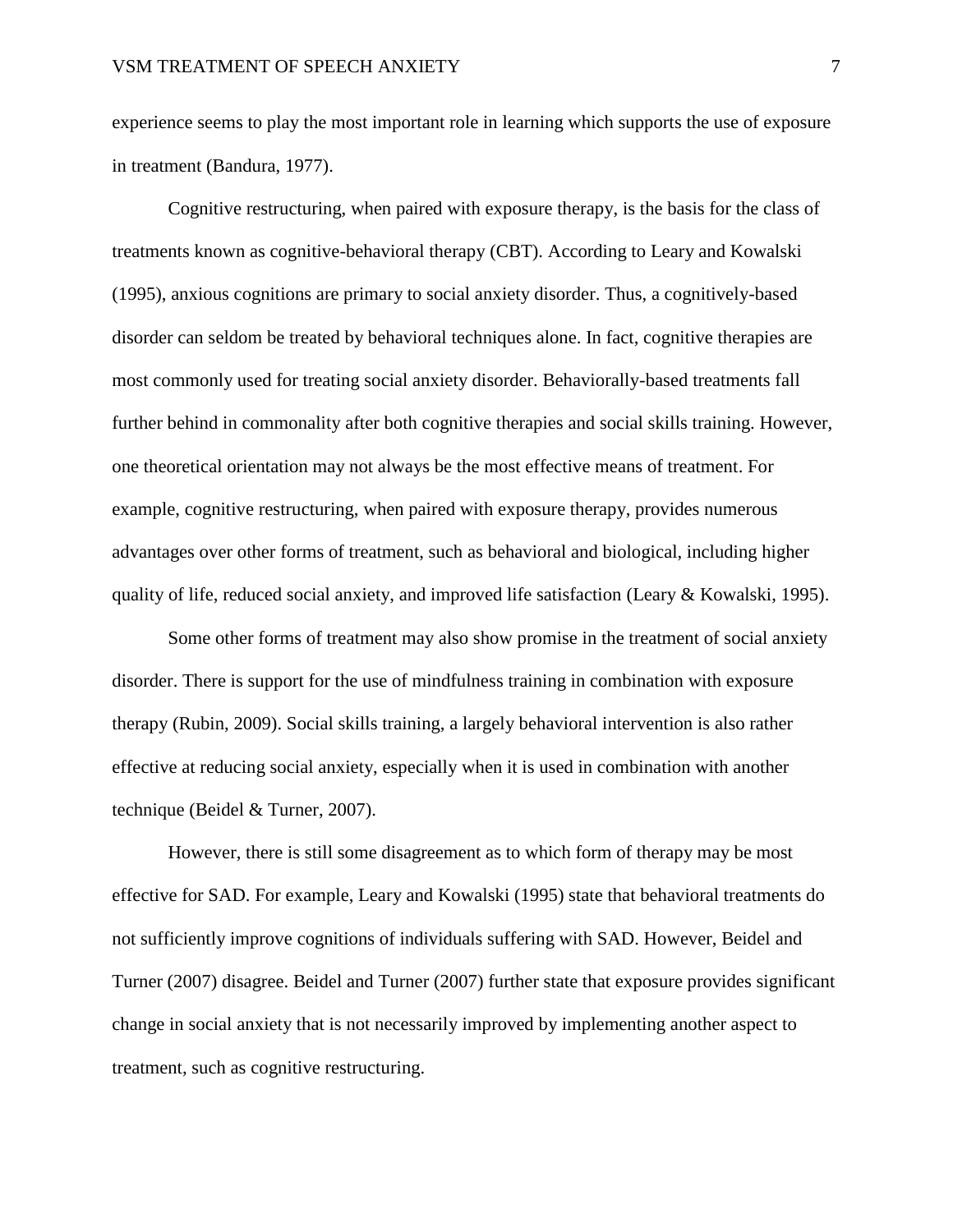### **Public Speaking Anxiety**

**Overview.** Approximately 20% of people report an excessively high degree of anxiety when speaking in public (Leary & Kowalski, 1995). In college student populations, as many as 35% of people report at least a moderate need for assistance with public speaking anxiety (Bishop, Bauer, & Becker, 1998). These rates are even higher among individuals with SAD, with approximately 97 percent of people who report feeling distressed by public speaking (Beidel & Turner, 2007).

Although PSA and SAD have similar origins, research suggests that public speaking anxiety is distinct from social anxiety disorder, in that individuals who are apprehensive about public speaking may exhibit PSA while failing to endorse any other symptoms of social anxiety (Blőte, Kint, Miers, & Westenberg, 2009). Further supporting this notion, Blőte and colleagues (2009) found that individuals with PSA are more similar to non-anxious controls than to individuals with SAD in terms of overall anxiety. Although PSA is more commonly experienced by individuals with social anxiety disorder as compared to non-anxious individuals, individuals who are only experiencing impairment due to PSA are less likely to seek treatment. These individuals are less likely to seek treatment because the impairments due to PSA are less extensive than the impairments experienced by individuals with SAD.

There are many factors that may influence speech-anxious individuals that do not necessarily impact the general public in the same way. For example, research suggests that individuals with high levels of speech anxiety are more likely than individuals with lower levels of speech anxiety to be sensitive to facial expressions displayed by others (Dimberg  $\&$  Thunberg, 2007). This finding plays a direct role in implementing a VSM treatment of speech anxiety. Audience facial characteristics can influence the performance of speakers. In order to reduce as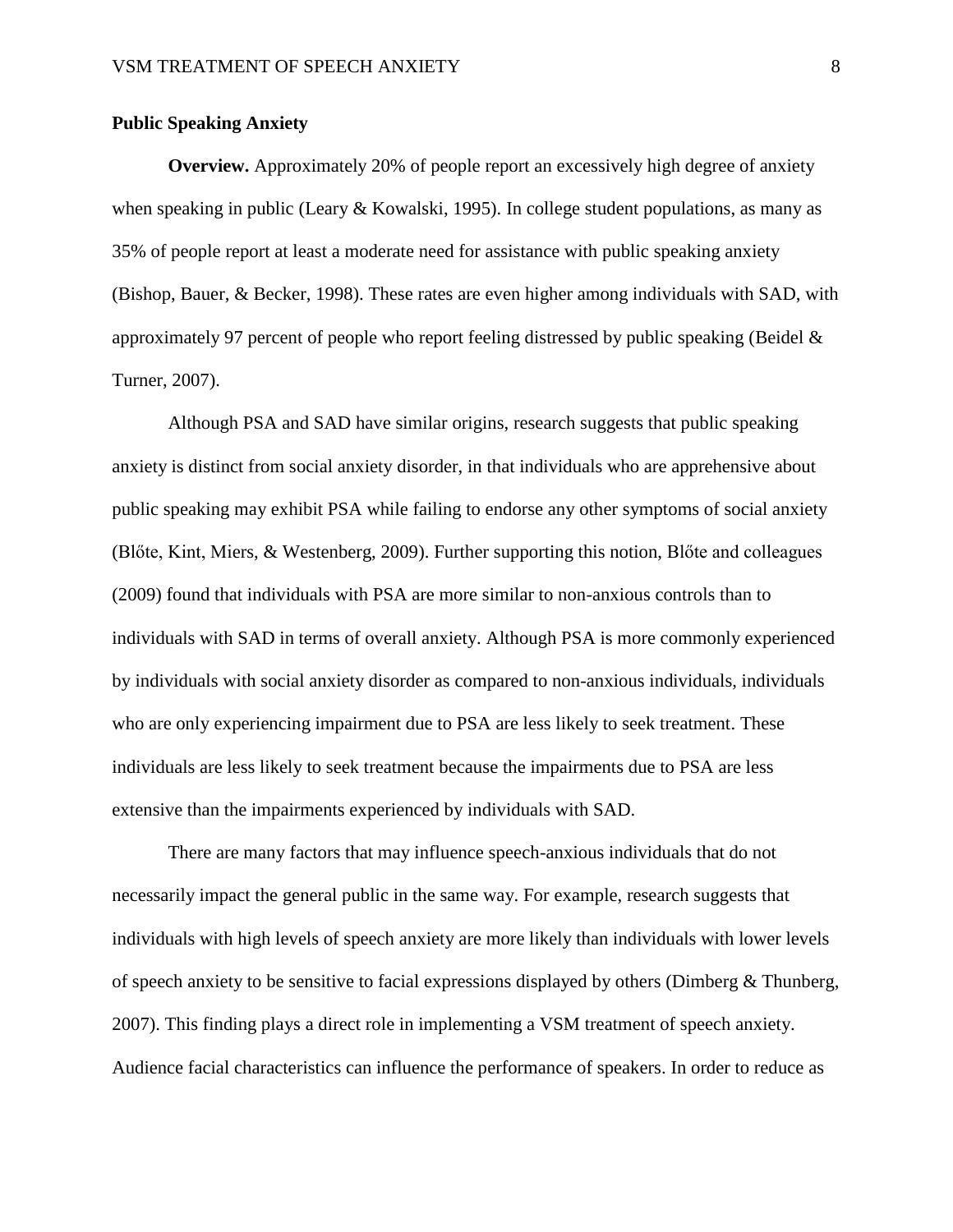much influence as possible, audience members should maintain neutral facial expressions in order to avoid influencing the performer.

Measuring public speaking anxiety without the use of self-report measures can be complex. Though there are some tools that measure physiological aspects of PSA, there are few means for measuring behavioral representations of anxiety. Speech dysfluencies are common behavioral manifestations of social anxiety, and they can be measured through direct observation. Anxious individuals are more likely to stutter or have other verbal dysfluencies, repeat themselves, use verbal crutches, implement unnecessary pauses, have substandard memory, blush, and have overall poorer communication skills than non-anxious individuals (Leary & Kowalski, 1995). By using direct observation to measure these manifestations, researchers can better understand and track treatment outcomes.

**Treatments.** The treatment of PSA has been thoroughly addressed in the treatment outcome literature. Although a large proportion of the population reports speech anxiety as a concern, most people do not seek treatment (Leary & Kowalski, 1995). However, there are serious implications for not treating PSA, specifically in the college community. For example, many universities require students to take specific classes to develop their speech skills, and many upper-level courses require presentations. Individuals suffering from speech anxiety may face negative consequences including, but not limited to, poorer grades and embarrassment. Therefore, treating PSA is vital, and treatment should occur earlier in the lifespan in order to reduce negative outcomes.

Many of the treatments for PSA are similar to those common of social anxiety disorder. Specifically, behavior therapy and cognitive-behavior therapy are among the most common interventions. Exposure, a form of behavioral therapy is generally quite effective at reducing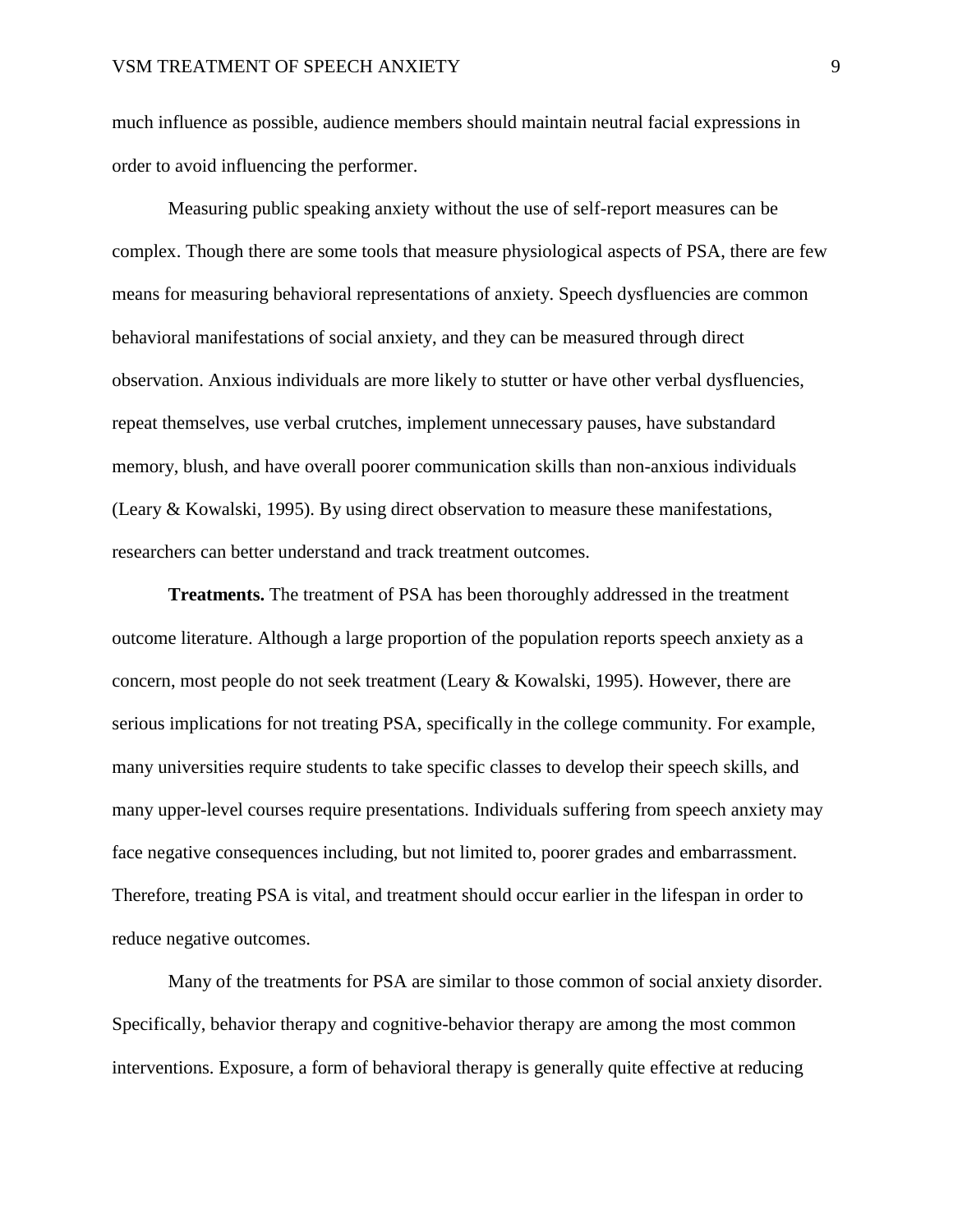anxiety, even when this treatment stands alone (i.e., without any cognitive restructuring; Richman, 1995). In order to extend the effects of treatment, Tsao and Craske (2000) suggest expanding the treatment schedule. This involves scheduling sessions further apart (e.g., 5 days, 7 days, 10 days) in order to reduce spontaneous recovery of PSA.

Social impact theory posits that speech anxiety can be explained by both social desirability and audience size (Beatty & Payne, 1983). Specifically, individuals are more likely to experience speech anxiety in the presence of a large audience and desire for social approval. Although an individual's desire for social approval cannot be directly modified as an independent variable, audience size can be controlled in order to reduce anxiety levels as much as possible.

Although there is some discord among researchers as to which type of therapy is most effective in treating PSA, Sefchick, (1987) found that cognitive behavioral therapy, an example of which is VSM, is more effective than both exposure therapy and cognitive restructuring on their own. Some other aspects that may enhance therapy are peer feedback, positive thinking, and skills training (Ayers, 1988; Hayes & Marshall, 1984; Lawm, Schwartz, Houlihan, & Cassisi, 1994).

### **Video Self-Modeling**

**Overview.** Video self-modeling (VSM) is defined as, "the behavioral change that results from the observation of oneself on videotape that show only desired target behaviors" (Dowrick & Biggs, 1983, p. 105). The theoretical support for VSM lies in Bandura's social learning theory. Reciprocal determinism, the basis of social learning theory, posits that the individual's behavior influences the environment and that the environment influences the individual's behavior (Bandura, 1977). One key element of observational learning is the similarity between the model and the observer (Dowrick & Biggs, 1983). Because the model and observer are the same person,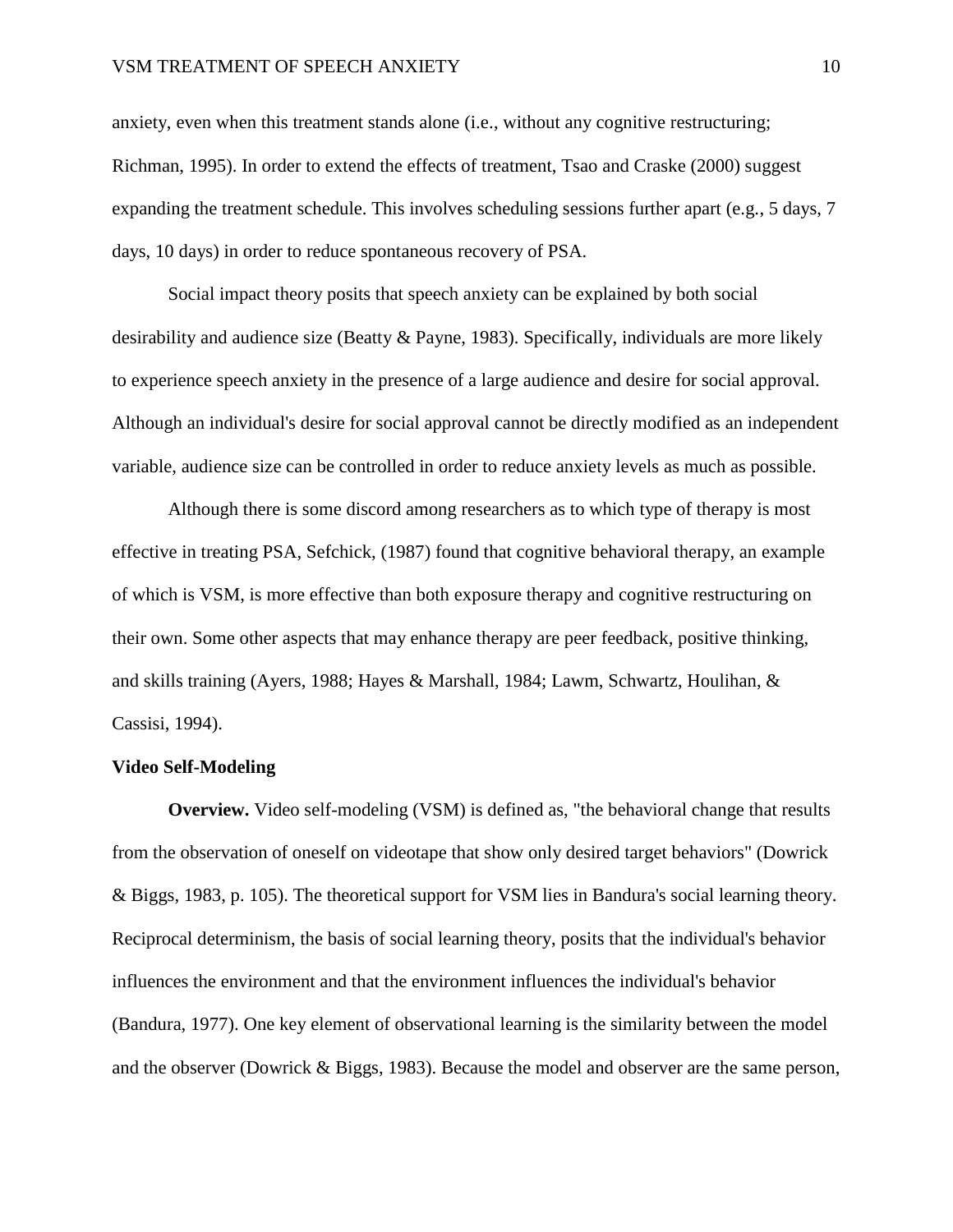VSM embodies the similarity between the model and observer, thus making the observer more likely to reproduce the desirable behaviors that the model originally produced.

According to Dowrick and Biggs (1983), self-modeling is an effective technique, but there are steps that researchers and clinicians should take when implementing VSM. The major concern to address in VSM is the use of edited video. Because having participants watch themselves make mistakes can be detrimental to the therapeutic process, videos should be edited to remove behavioral dysfluencies (e.g. stuttering, unnecessary pauses) and other unflattering physiological reactions (e.g. blushing, heavy breathing). The edited videos exemplify a major aspect of treatment of social anxiety disorder: cognitive change. By individuals observing only positive aspects of their performances and being unable to attend to negative aspects of behavior, which is a major maintaining factor in SAD, cognitive change is occurring (Beidel & Turner, 2007). However, it is important to have the video seem realistic so that the client does not lose trust (Dowrik & Biggs, 1983).

VSM has been used to treat an array of issues including enhancing appropriate verbal responses in children with autism, improving swimming in children with spina bifida, increasing verbal responding in a child with selective mutism, increasing math skills in general education classrooms, and increasing appropriate social behavior among children with developmental and behavior disorders (Dowrick & Dove, 1980; Hitchcock, Dowrick, & Prater, 2003). The results of these studies demonstrate that VSM can be used to treat a variety of issues. An advantage of this single-subject research is that individuals can be treated quickly with individual results composing the data.

**History of Use with PSA.** The use of VSM to treat public speaking anxiety is fairly new, and results of the research is mixed. Kruger (2013) failed to find significant decreases in self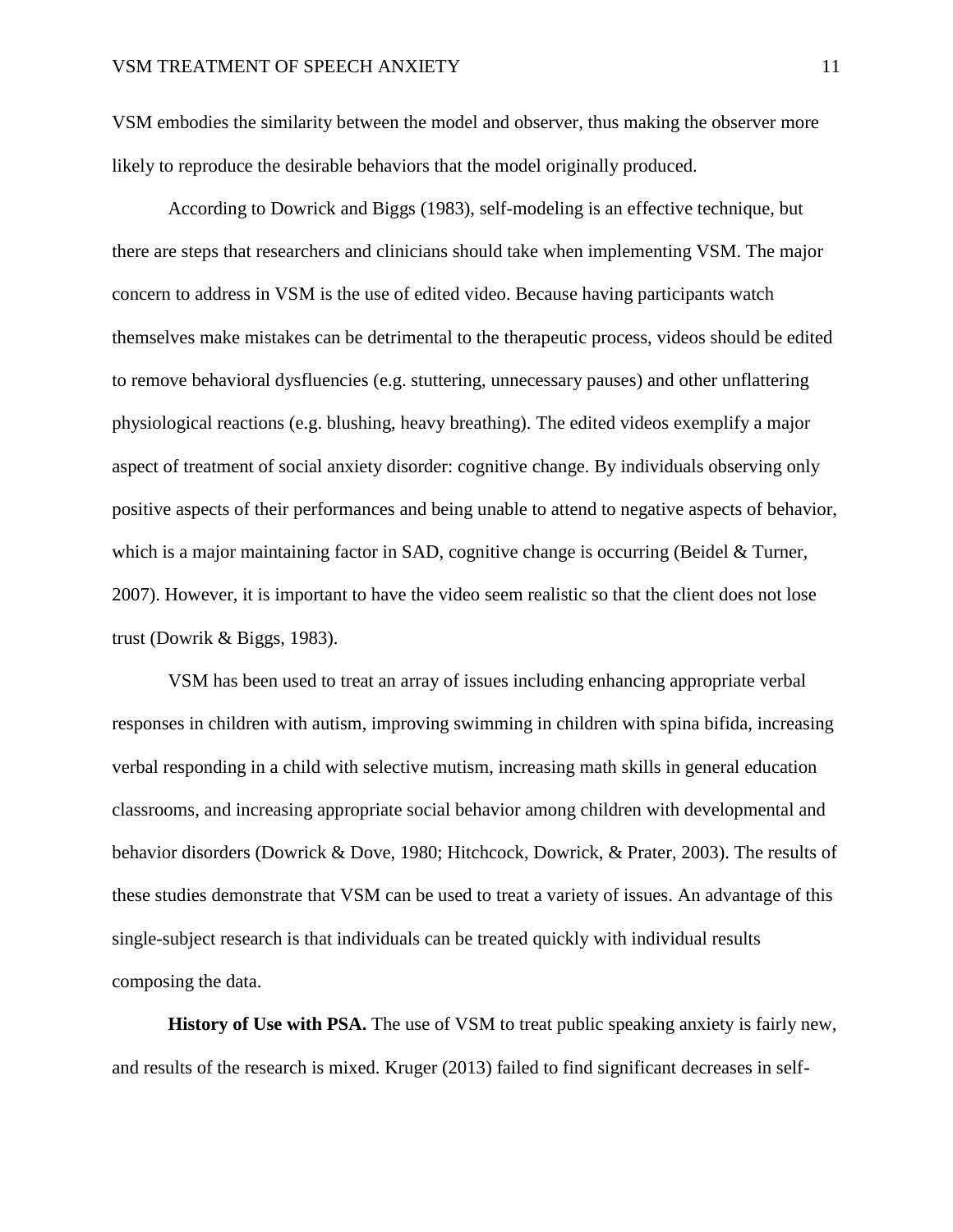report anxiety between exposure and VSM conditions. Likewise, the results of behavioral manifestations of PSA were mixed with one participant showing significant decreases in speech dysfluencies while the results from the other participant demonstrated an increase in speech dysfluencies.

Contrary to Kruger' findings, Poppenga (1996) found significant decreases in self-report public speaking anxiety from baseline to treatment conditions. Poppenga found further support for VSM treatment through reductions in state anxiety and subjective discomfort. Results of behavioral manifestations of PSA were mixed, with some participants demonstrating improvement and other demonstrating stability or deterioration. Although the data show improvement from pre-treatment to post-treatment, it does not seem that VSM plays a role in the reductions. Rather, it seems as though exposure is the primary cause for reductions in self-report anxiety scores.

Rickards-Schlichting (2004) also found significant decreases in self-report speech anxiety from baseline to treatment phases. However, because this study employed an A-B design as opposed the multiple baseline design used by Kruger and Poppenga, there is serious threat to validity that need to be addressed. The A-B design fails to rule out the influence of history. Although the results of this study are not necessarily robust, a major advantage of this study is the population studied. Although most research on the topic of PSA involves young college students (e.g., Kruger and Poppenga), this study established generality by having participants who were in high school. By studying this population, Rickards-Schlichting established that VSM treatment of public speaking anxiety can successfully be generalized to younger populations. However, the question remains if this treatment can sufficiently be generalized to older populations.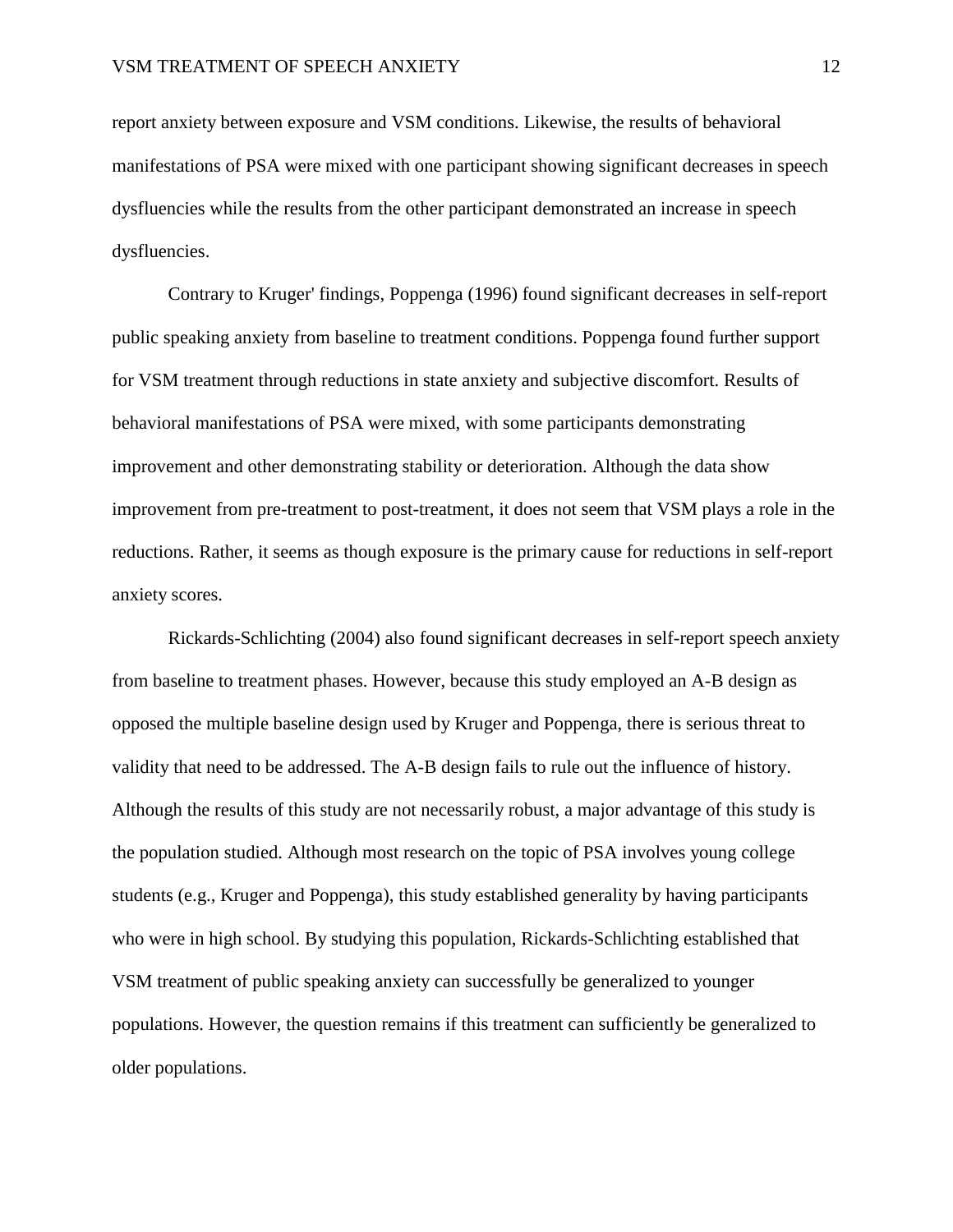Treatment targets of early VSM research included increasing appropriate classroom behaviors. More recently, VSM has been used to treat other, more complex tasks. VSM to treat public speaking anxiety is a growing area of interest, however, the studies done in this area tend to use college students recruited from their regular classrooms. Unfortunately, it is unclear whether VSM treatment of PSA is advantageous for other populations.

#### **Method**

### **Participants**

Flyers were posted throughout the community advertising a free treatment for public speaking anxiety. Thus, participants were recruited from various locations throughout a Midwestern community. Interested individuals were instructed to contact the researchers with provided contact information and were invited to attend a screening session to determine if the individual met inclusion criteria for the study.

Individuals who were interested in treatment were administered the Personal Report of Confidence as a Speaker-Short Form (PRCS-12; Hook, Smith, & Valentiner, 2008) in an initial screening session. The PRCS-12 was used as the primary screening measure. Because there is no agreed upon cutoff score, a score in the 67th percentile (a score of 8 out of 12) was used to ensure that the individuals screened were truly suffering from public speaking anxiety.

Three individuals attended screening sessions and met inclusion criteria. However, two of the participants dropped out of the study for personal reasons, yielding a single participant. The participant was a 19-year-old female attending school at a mid-sized Midwestern university. She endorsed significant public speaking anxiety, scoring a 10 out of 12 on the PRCS in the screening session.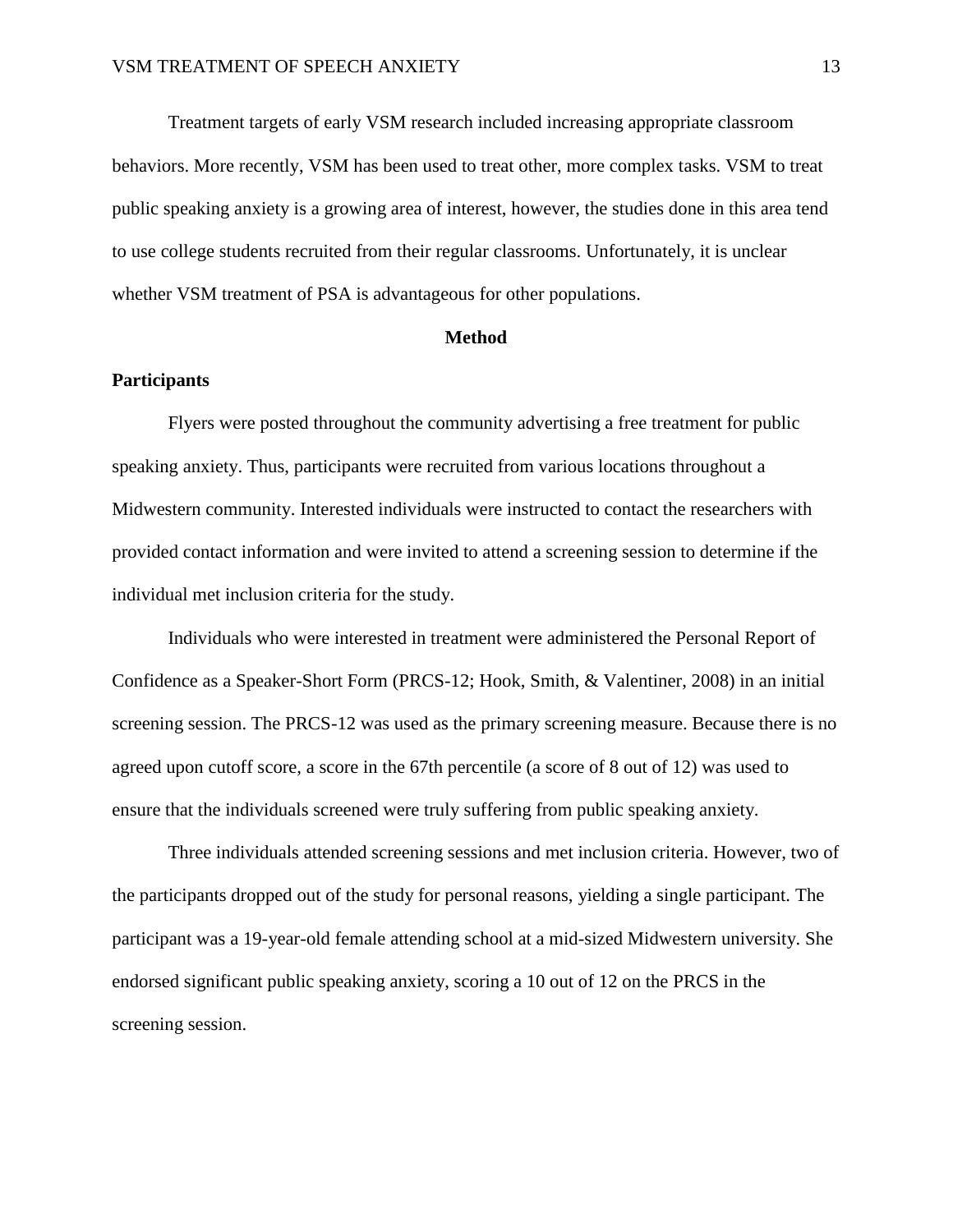### **Instruments**

At the first and final sessions, the Social Interaction Anxiety Scale (SIAS) was administered. The SIAS is a 19-item self-report scale that measures social anxiety. Two of the items on this scale are reverse coded. This scale was developed by Mattick and Clarke (1998) by combining social anxiety inventories and newly created items based on information obtained from clinical interviews with individuals with SAD. The most predictive 19 items from the original 164 items were selected for use. The SIAS demonstrates high internal consistency  $(\alpha = .90)$  and fair convergent validity ( $r = .41$ -.72; Brown et al., 1997; Osman, Gutierrez, Barrios, Kopper, & Chiros, 1998). Sample items include, "I am tense mixing in a group," and "I find it difficult to disagree with another's point of view."

At each session, the PRCS-12 was administered. The PRCS-12 is a 12-item self-report measure that assesses speech anxiety. The current version of this scale, developed by Hook, Smith, and Valentiner (2008), was derived from the 30-item scale to include the 12 most predictive items. The PRCS-12 demonstrates good internal reliability ( $\alpha$ =.85) and fair convergent validity  $(r = .15-.54; Hook, Smith, & Valentiner, 2008)$ . Sample questions include, "While preparing a speech I am in a constant state of anxiety," and "My thoughts become confused and jumbled when I speak before an audience."

The Subjective Units of Discomfort Scale (SUDS; Shapiro, 1995) was completed immediately prior to each speech. The SUDS is a short scale that measures an individual's selfreport distress. SUDS scores have been found to be significantly negatively correlated with patients' global assessment of functioning (GAF) scores,  $(r = -0.439, p < .001$ ; Tanner, 2012). SUDS scores have also been found to be related to MMPI scores, showing a significant relationship between SUDS and the neurotic index of the MMPI ( $r = 0.366$ ,  $p < .01$ ). The SUDS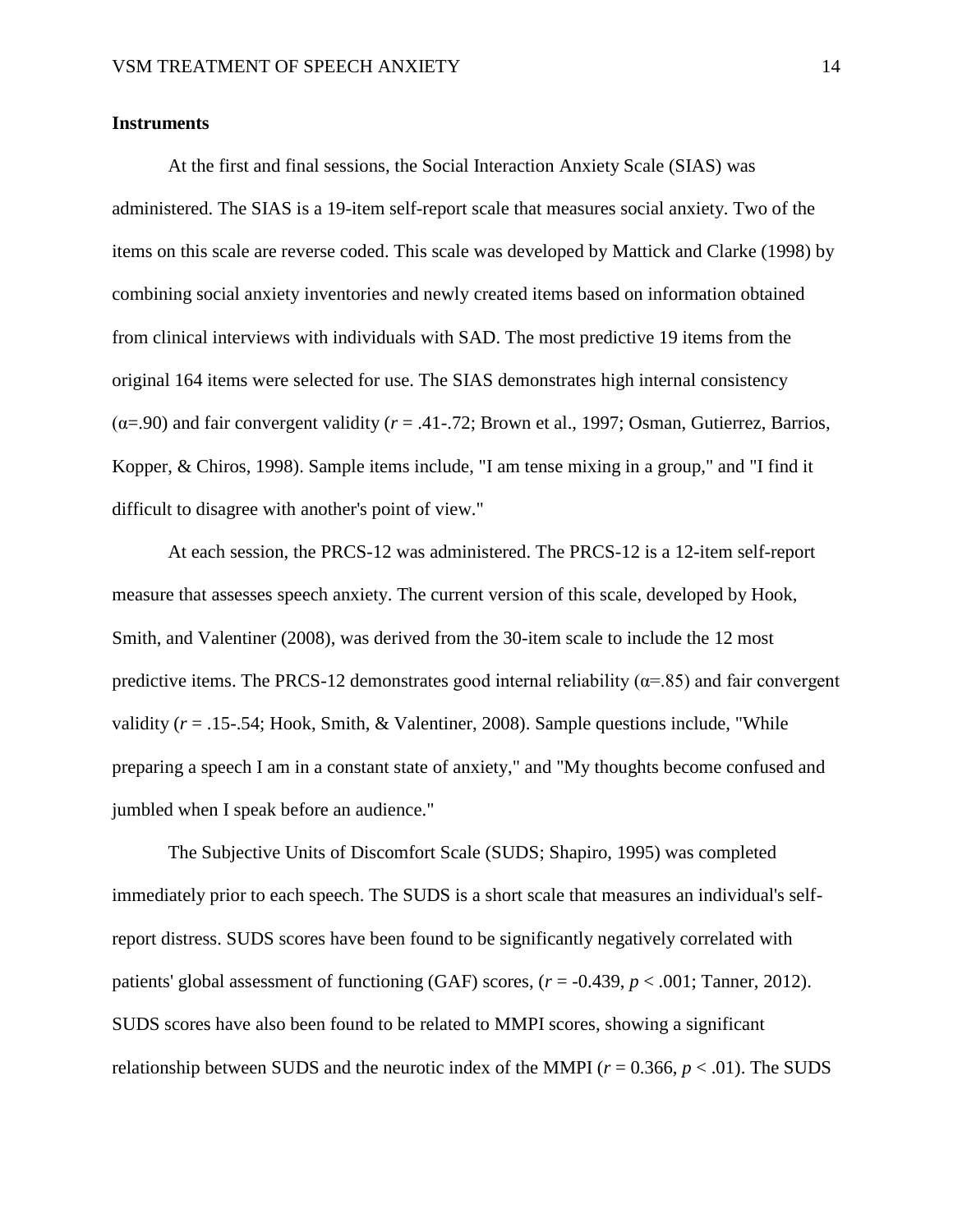has also been found to effectively track treatment outcomes, with results demonstrating reduction in SUDS scores after 3 months of psychotherapy  $(t = -4.686, p < .001$ ; Tanner, 2012).

Direct observation was used to record speech dysfluencies during each session. Although the literature suggests using momentary time sampling, some of the behaviors measured relied upon duration measures. As a result, momentary time sampling was considered inappropriate, so partial interval recording was used to measure speech anxiety. Behaviors indicative of speech anxiety are presented in Table 1. Approximately 30 percent of observations were rated by two observers in order to assess inter-observer agreement. Using partial interval agreement, interobserver agreement was moderate, with an agreement rate of 86.2%.

In order to address the participant's perception of treatment, a short self-report survey was given at the final session of treatment. This questionnaire included items to assess perception and utility of treatment and any variables that may have served as anxiety-inducing or anxietyreducing confound (See Appendix A).

### **Design**

An A-B design with parametric variations was utilized in this study, with "A" indicating baseline or exposure therapy and "B" indicating treatment or video-self modeling. Because VSM is a type of learning, a withdrawal design would not be appropriate for determining the effects of the intervention. During the baseline phase, the participant first completed the PRCS and SUDS. Upon completion of these measures, the participant was allowed five minutes to review a prewritten speech. After the five minute review period, the participant performed a 6-8 minute videotaped pre-written speech that was randomly selected from a speech bank. The participant was allowed the transcript and any notes she wrote during her speeches. Speech topics were over a range of general knowledge topics such as fast food consumption, tourist attractions, and social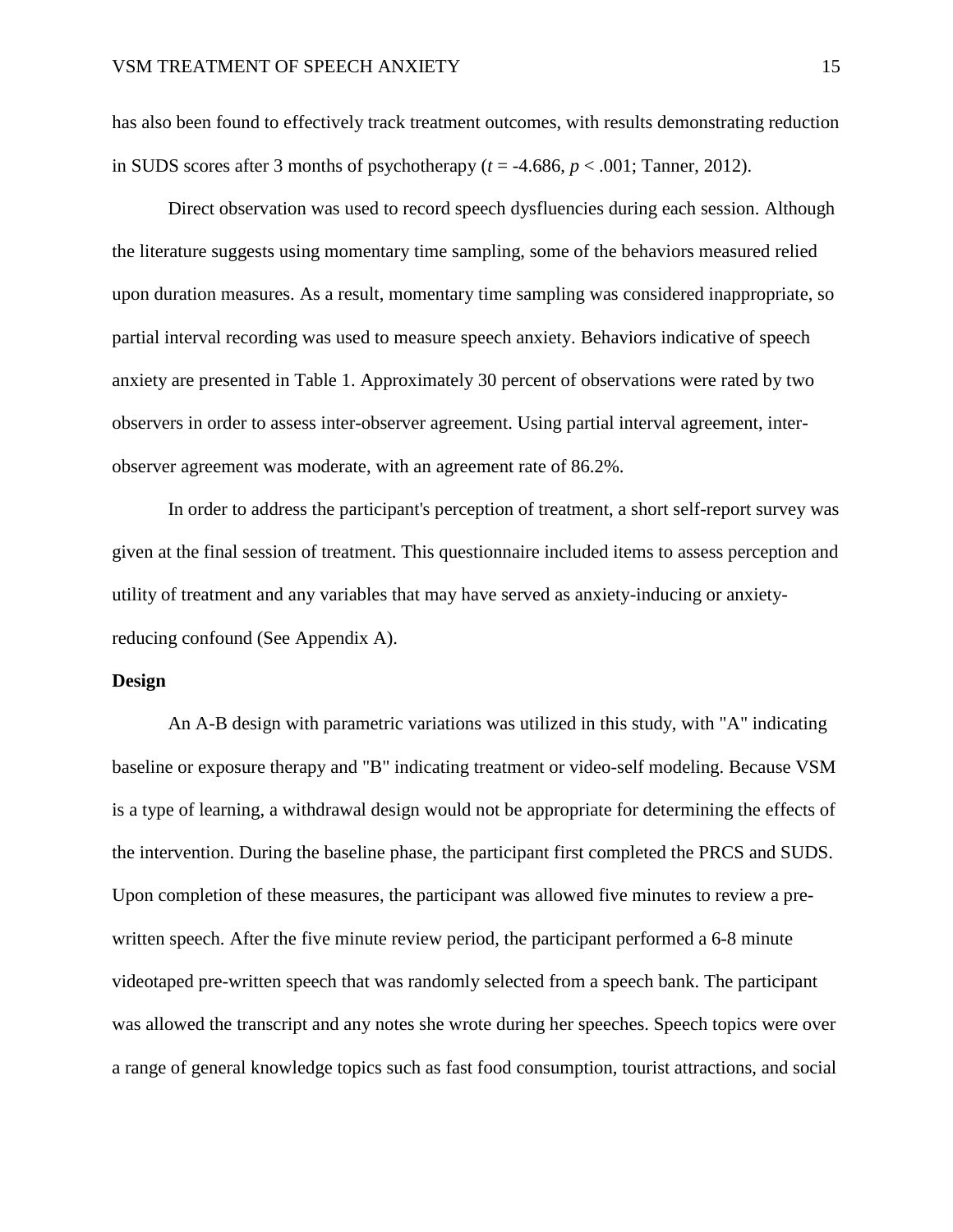networking. Speeches were recorded using a Canon Power Shot ELPH 300 HS digital camera. These video recordings were used for direct observation analysis and were edited as part of the VSM treatment package. Immediately after performing the speeches, the participant was reminded of his/her right to withdraw from treatment. In addition, a debriefing session was conducted in order to alleviate any temporary anxiety that the participant may be experiencing. Imagery training and progressive muscle relaxation were implemented as a part of the debriefing sessions.

The only change from baseline to treatment phase was that, in the treatment phase, the participant watched an edited videotape of the speech performed in the last session prior to completing self-report anxiety measures. Speeches were edited with the software CyberLink PowerDirector, in order to remove any speech dysfluencies. Speech dysfluencies removed are listed in Table 1. These videos were between 2-5 minutes, as suggested by Dowrick and Biggs (1983).

In order to test generalization, only the researcher was present for speeches. However, for two sessions, a larger audience, ranging from three to four people served as probes in order to ensure that treatment was able to generalize to a different audience. To further examine generalization, a follow-up session was conducted one month after treatment completion.

### **Hypotheses**

The major question in this area of research is whether or not exposure and VSM effectively treat anxiety. Within this question, there are five hypotheses that were tested to answer this question.

**Hypothesis 1.** Participants' Social Interaction Anxiety Scale scores will decrease from pre-treatment to post-treatment. This hypothesis will be used to determine if the combination of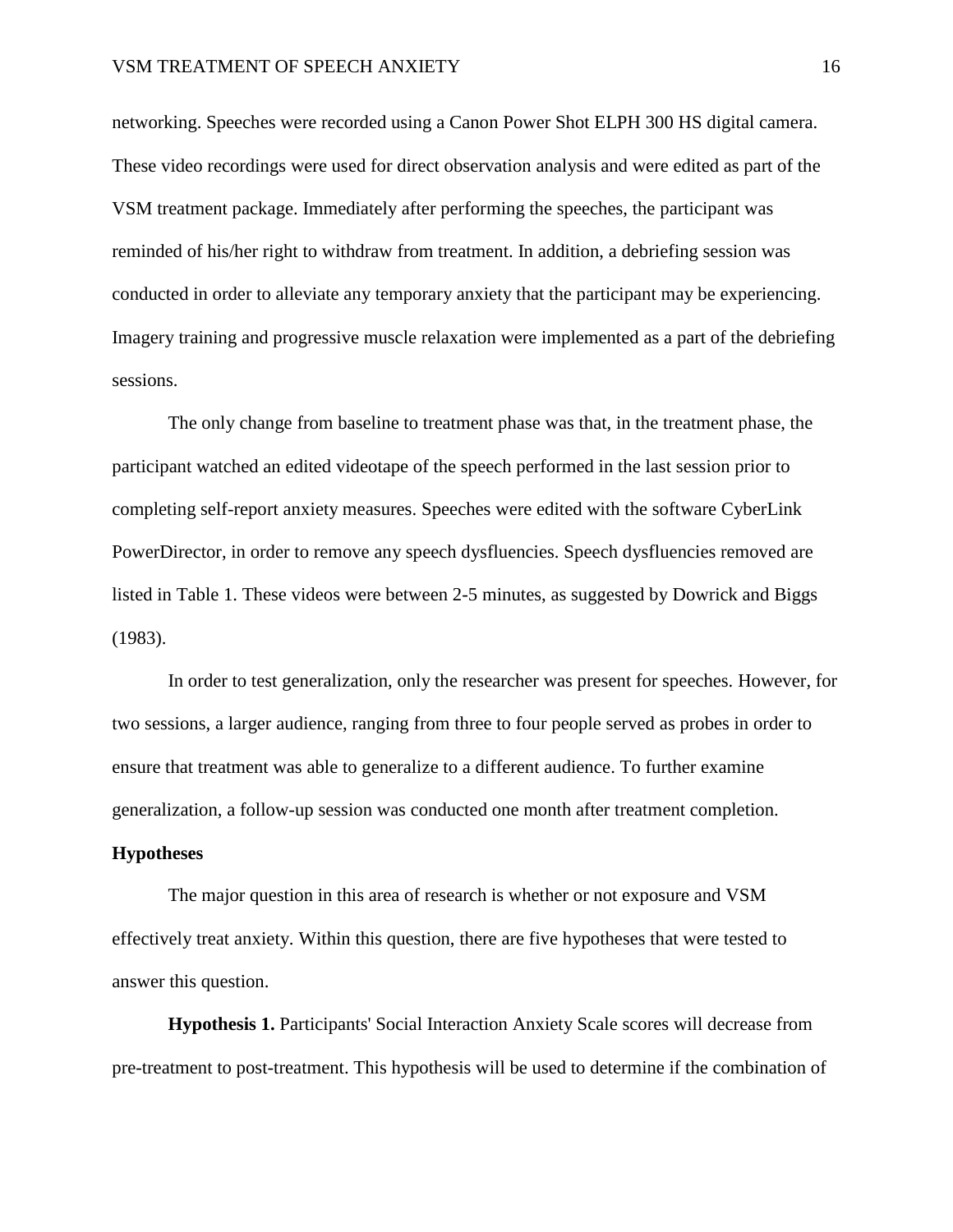treatments (exposure and VSM) effectively reduce social anxiety, which is commonly associated with public speaking anxiety.

**Hypothesis 2.** Participants' Personal Report of Confidence as a Speaker scores will decrease from pre-treatment to post-treatment. The purpose of this hypothesis is to determine if the combination of treatments effectively reduce public speaking anxiety.

**Hypothesis 3.** Participants' Personal Report of Confidence as a Speaker scores will be significantly lower in the treatment (VSM) phase than in the baseline (exposure) phase. This hypothesis is being used to verify the effectiveness of VSM at treating public speaking anxiety.

**Hypothesis 4.** Participants' Subjective Units of Discomfort Scale scores will be significantly lower in the treatment (VSM) phase than in the baseline (exposure) phase. The issue of concern with this hypothesis is if VSM is more effective than exposure at reducing anxiety levels immediately prior to giving speeches.

**Hypothesis 5.** Participants' direct observation scores (intervals indicative of PSA) will be significantly lower in the treatment (VSM) phase than in the baseline (exposure) phase. The purpose of this hypothesis is to determine if VSM is more effective than exposure in reducing behavioral manifestations of anxiety.

#### **Results**

Overall, results indicate that the treatments were effective at reducing self-reported public speaking anxiety. However, results regarding other forms of anxiety (e.g., social and momentary distress) were mixed. A more detailed description of the results are presented below.

### **Social Interaction Anxiety Scale**

Prior to treatment, the participant endorsed a score of 25 out of 95 on the SIAS, suggesting the lack of presence of social anxiety disorder. At post-treatment, the participant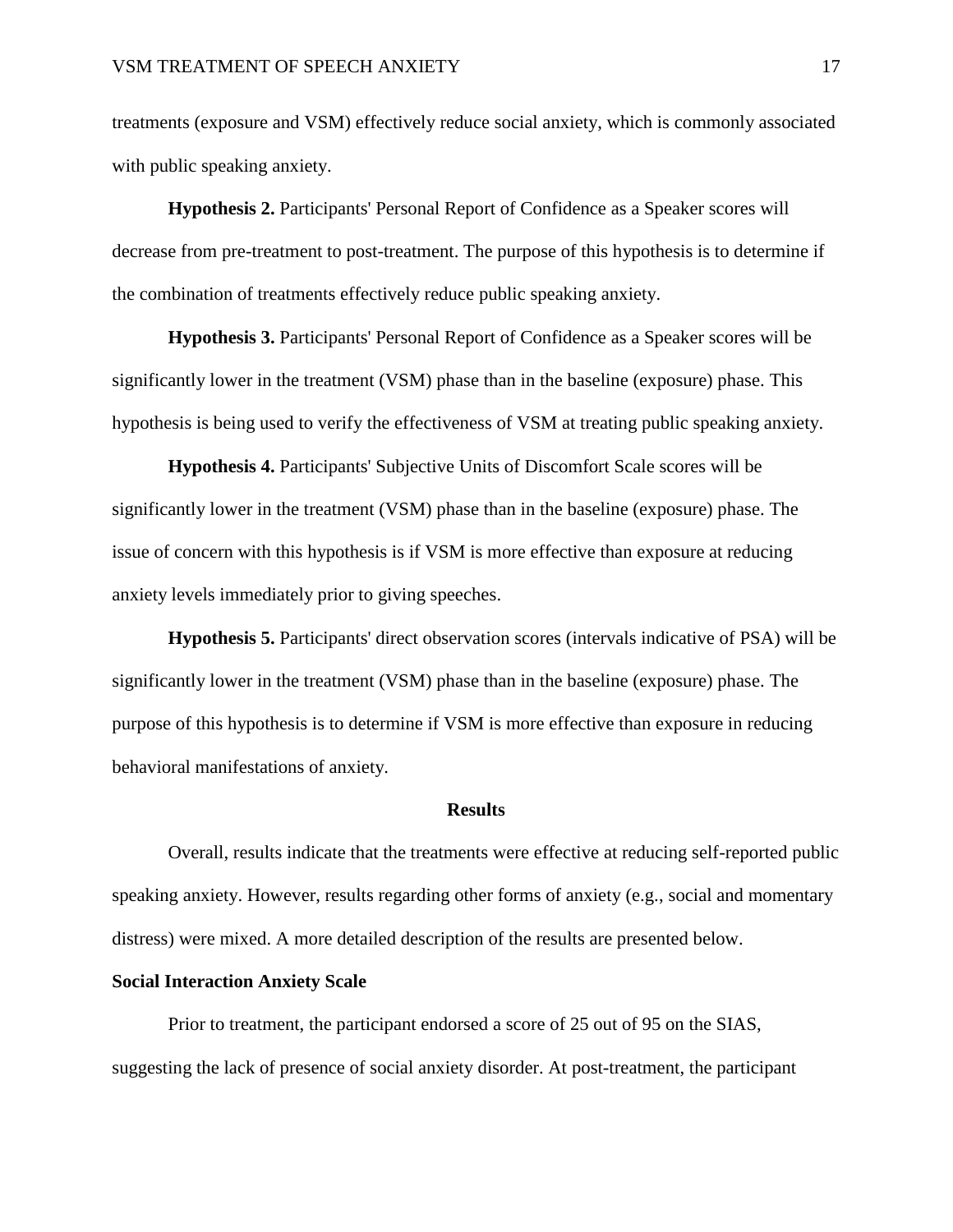again endorsed a score of 25. This lack of change indicates that the treatment was unsuccessful at treating PSA, failing to provide support for hypothesis 1.

### **Personal Report of Confidence as a Speaker**

Prior to treatment, the participant endorsed a score of 8 out of 12 on the PRCS. At posttreatment, the participant endorsed 4 out of the 12 items on the PRCS. This 50% decrease, which is the benchmark for clinically significant symptom reduction, indicates a significant decrease in PSA from pre- to post- treatment (Palermo, 2012). Thus, this decrease provides support for hypothesis 2. VSM did appear to be effective at reducing public speaking anxiety beyond the effects of exposure alone. These reductions suggest that the treatment was fairly effective, with PND (points of non-overlapping data) = 71.4%, providing support for hypothesis 3 (Scruggs, Mastropieri, Cook, & Escobar, 1986). These results are maintained, as suggested by results of the follow-up session. These results are presented in Figure 1.



*Figure 1.* Participant scores on the Personal Report of Confidence as a Speaker.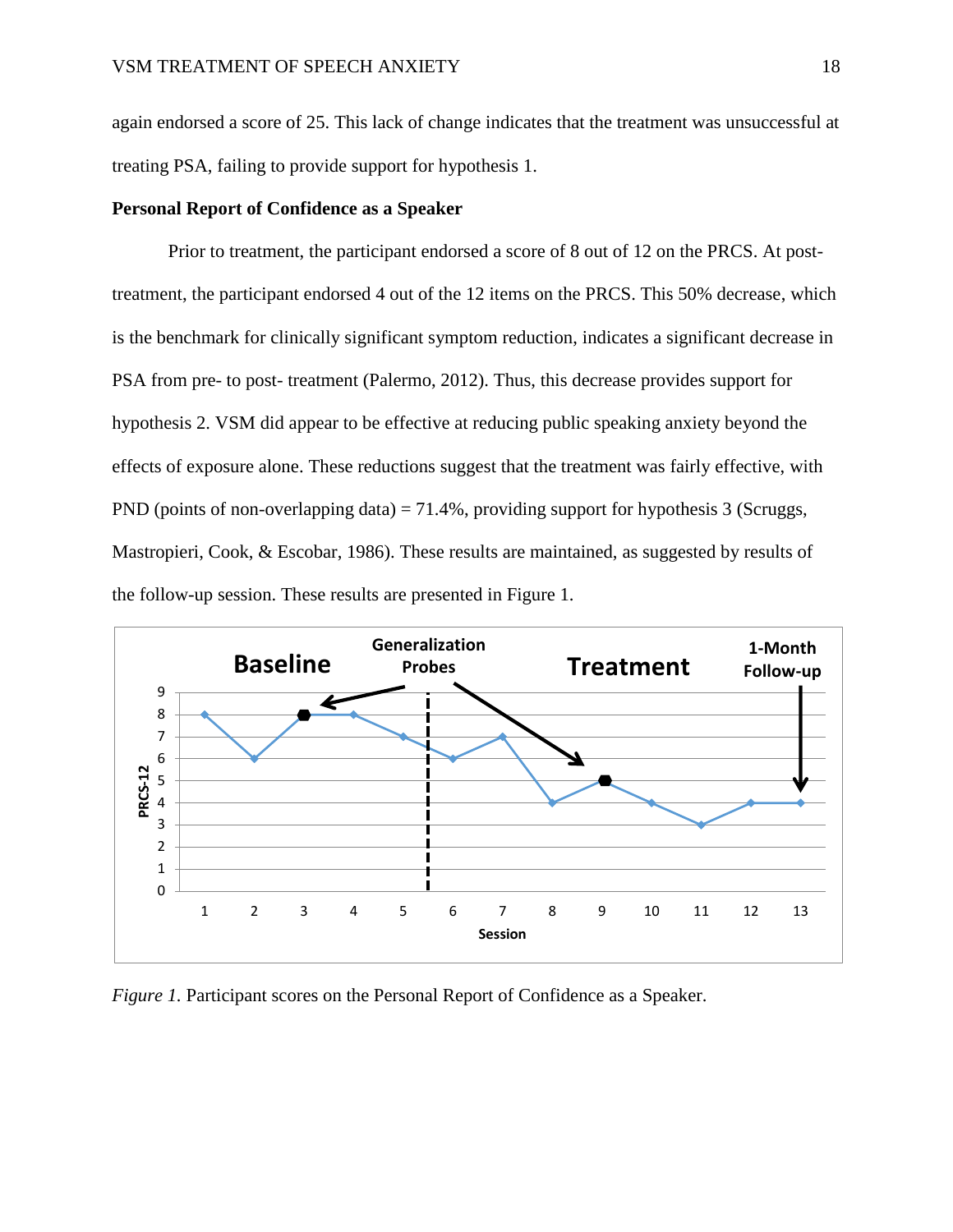### **Subjective Units of Discomfort Scale**

VSM did not appear to be effective at reducing discomfort associated with public speaking anxiety. Statistical results suggest that this treatment was unreliable at reducing SUDS score, with PND = 14.2 percent. Although there is a decrease in SUDS scores and this decreases is maintained, these results fail to support hypothesis 4. These results are presented in Figure 2.



*Figure 2. Participant scores on the Subjective Units of Discomfort Scale.* 

### **Direct Observation**

Treatment was ineffective at reducing behavioral manifestations of public speaking anxiety, with  $PND = 0.0\%$ , failing to support hypothesis 5. In addition, these results are maintained, as indicated by the follow-up session (See Figure 3).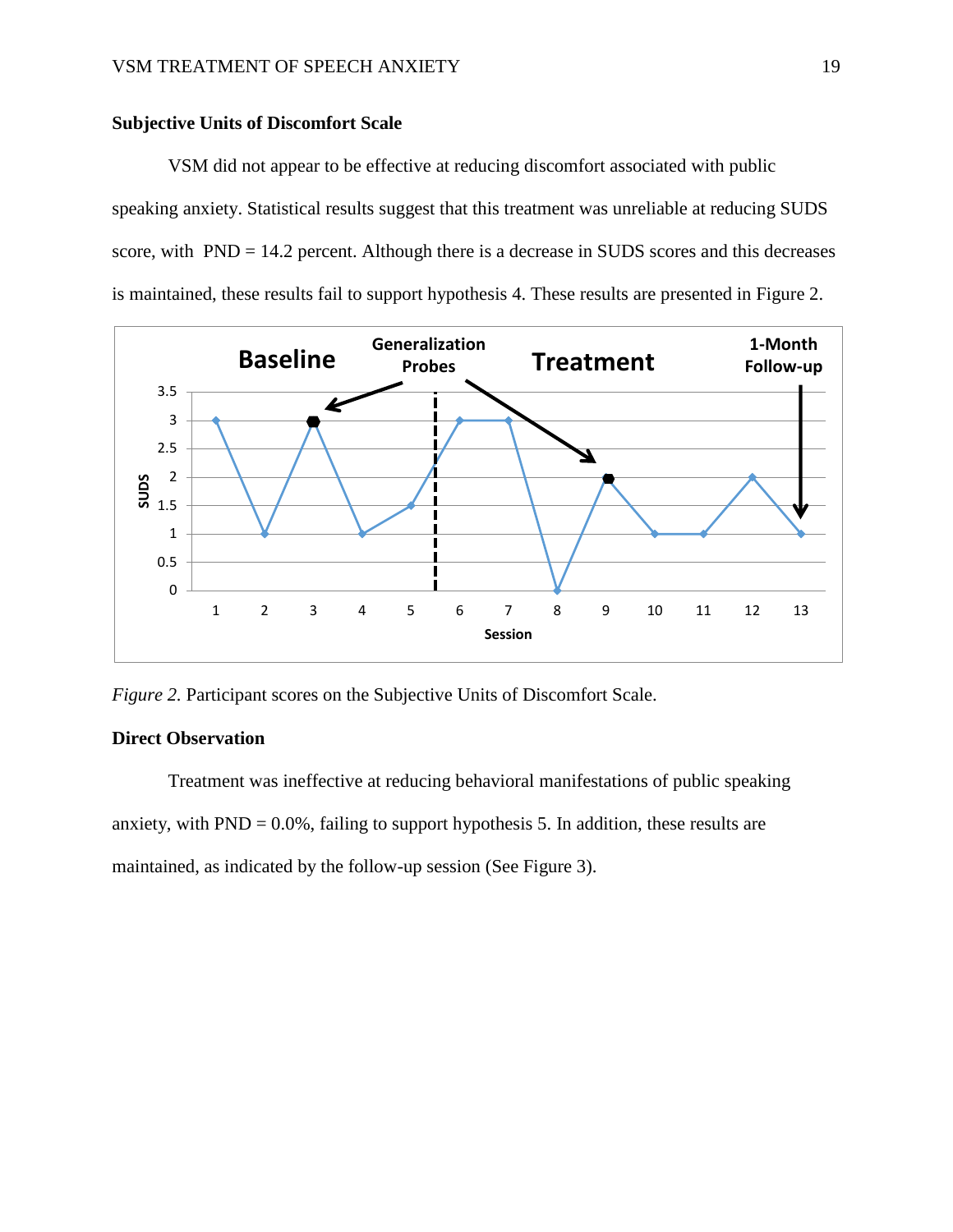



# **Perception of Treatment**

The participant indicated that the treatment was effective at reducing public speaking anxiety while also increasing participant confidence while giving speeches. In addition, the participant indicated that she would recommend the treatment to others experiencing public speaking anxiety. Overall, the participant's satisfaction with treatment was high which may have increased the effectiveness of treatment in general.

In addition, a secondary purpose of the perception of treatment survey was to measure any variables that may be influencing treatment outcomes. The participant indicated that there were no other factors that had influenced treatment outcomes. However, the participant did indicate that she had given a speech for a class (prior to session 8), and reductions in anxiety are apparent (see Figures 1 and 2).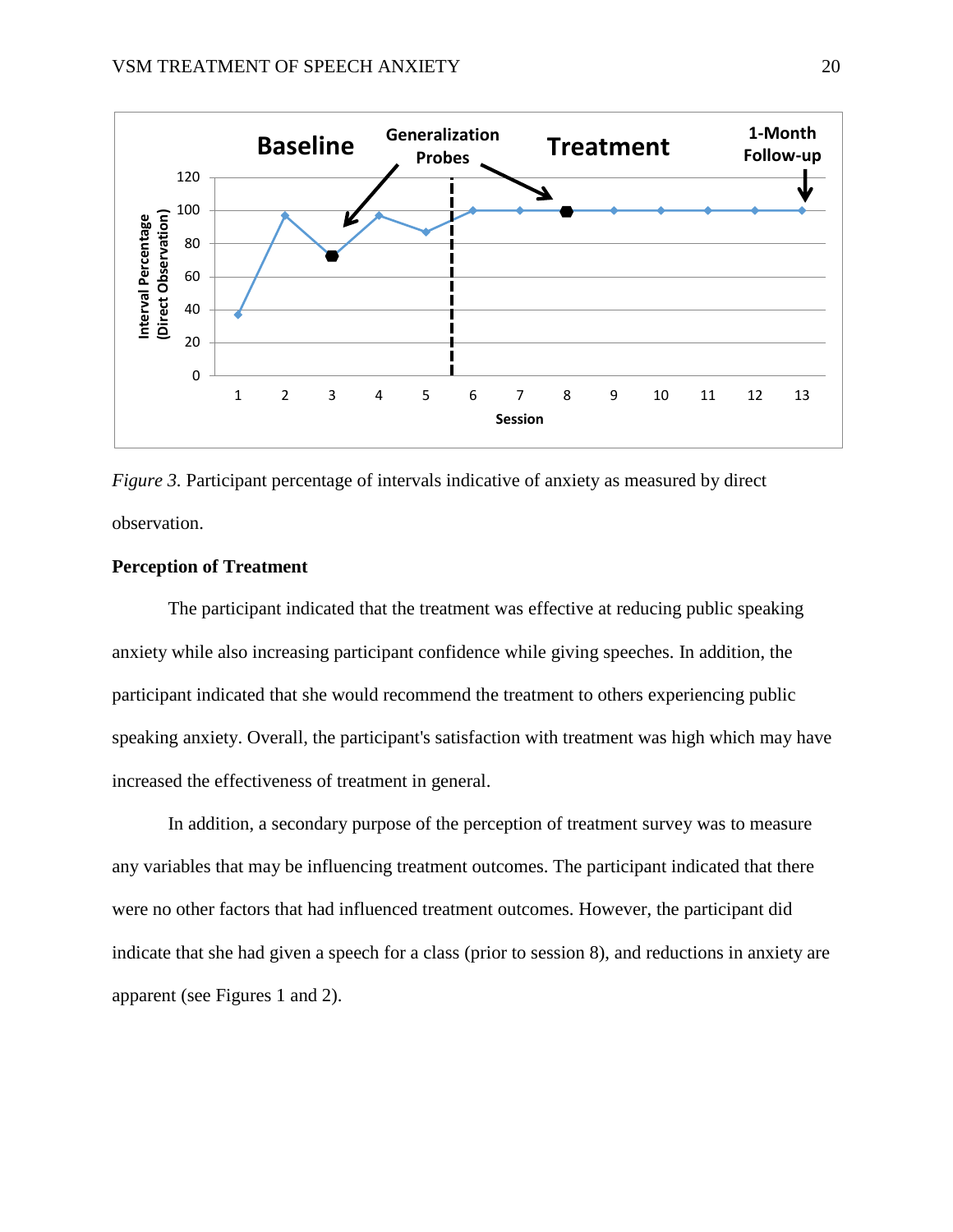#### **Discussion**

Results of this study suggest that public speaking anxiety may be treated with both behavioral and cognitive-behavioral interventions. In addition, results indicate that including cognitive change provides added benefits in treatment that were unlikely to occur from exposure alone. In addition, results were maintained at a one-month follow-up, suggesting that treatment provides long-term decreases in public speaking anxiety. However, these results are specific to public speaking anxiety as the only outcome measure that indicated decreases was the PRCS. Overall, the participant's satisfaction with treatment was high, suggesting that this treatment should be used in the future to treat individuals who experience anxiety associated with giving speeches.

#### **Limitations**

This study has some noteworthy limitations. First, this study has a small sample size, and thus, the options for study design are limited. This study employed an A-B design that lacks the experimental control that would be provided in a multiple baseline design or a reversal design. However, a reversal design would not be appropriate given that the cognitive change of VSM is considered a type of learning. Furthermore, a multiple baseline design cannot be conducted with a single participant. Results could be enhanced through replication with other subjects over time.

Another major limitation of this study is the lack of sensitivity in some of the measures. The SUDS used in this study was an 11-point measure, and the participant scored within a small range on this measure (0-3). In addition, the PRCS is only a 12-point measure. Although the participant did exhibit a larger range of scores (3-10, including screening session), this measure is also fairly insensitive to change.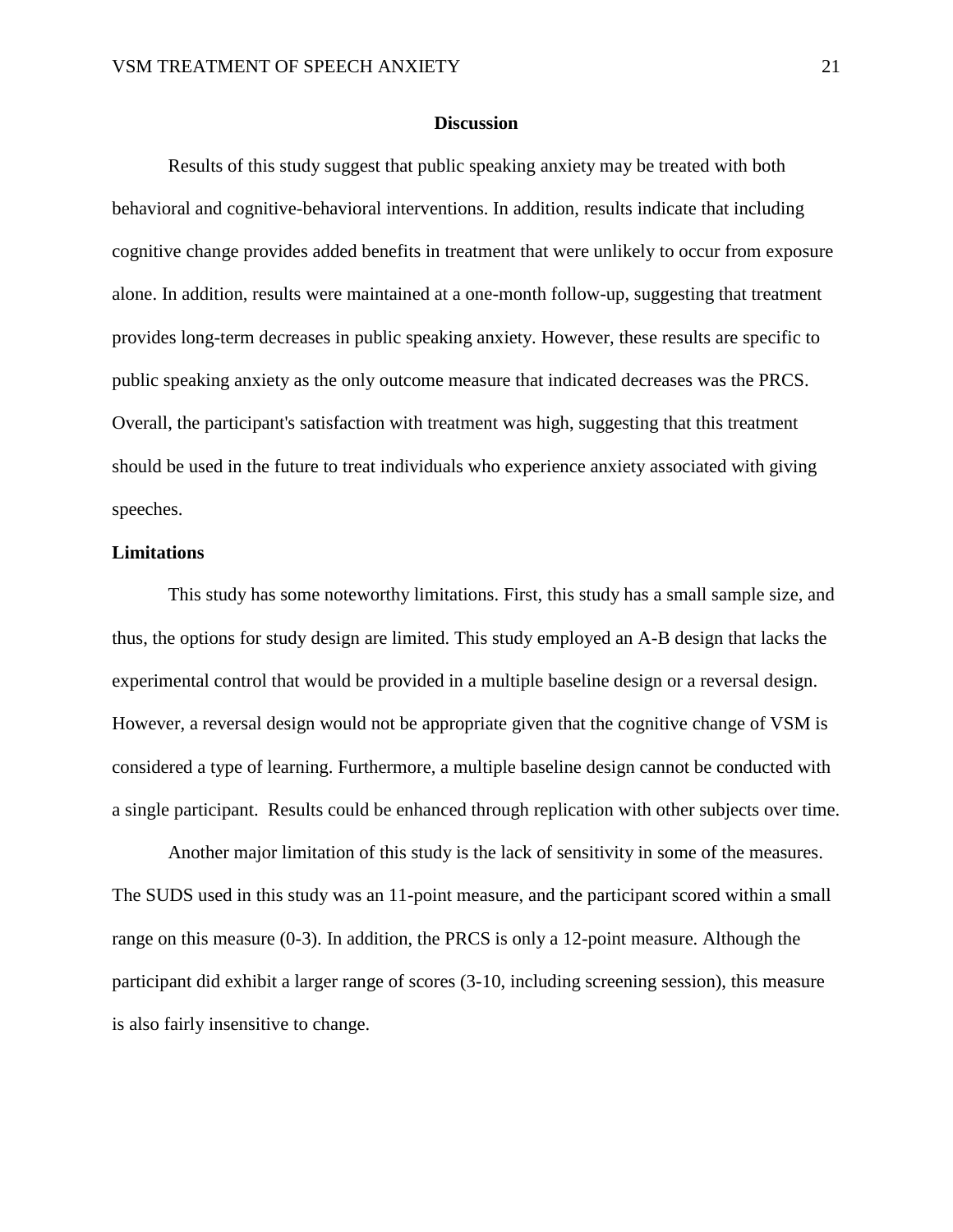The debriefing session conducted at the end of each of session may have influenced results. Since relaxation skills were taught in this session, the participants may have utilized these techniques beyond the session which may have confounded the results. This may in fact be the case, as there is a notable decrease in PRCS and SUDS scores from the first to second session. Future research should be conducted without these debriefing sessions.

The major concern with this type of research is the trade-off between internal and external validity. Although an aim of this study was to capitalize on internal validity, this results in a lack of external validity that can result in data that are not meaningful. One area within this trade-off is the treatment setting. The participant gave speeches to a small audience, which is atypical of most presentation settings. Furthermore, because the speeches were pre-written, the participants were likely to read the speeches as opposed to performing the speeches. This may aid in explaining why the participant demonstrated higher levels of speech anxiety, as indicated through direct observation data, as treatment progressed.

#### **Future Research**

Future research should be done in a more naturalistic setting. For example, recording sessions in classroom setting in which individuals already give speeches may produce more meaningful results. Because public speaking anxiety is a clinical issue, it is important that results from research are able to be generalized. Thus, it is important for future research to highlight the potential external validity of research. while also considering the importance of internal validity.

Using video self-modeling to treat public speaking anxiety is a novel method of treatment, and only single-subject designs have been used to determine its effectiveness at this time. Future research should include larger, randomized controlled trials to determine treatment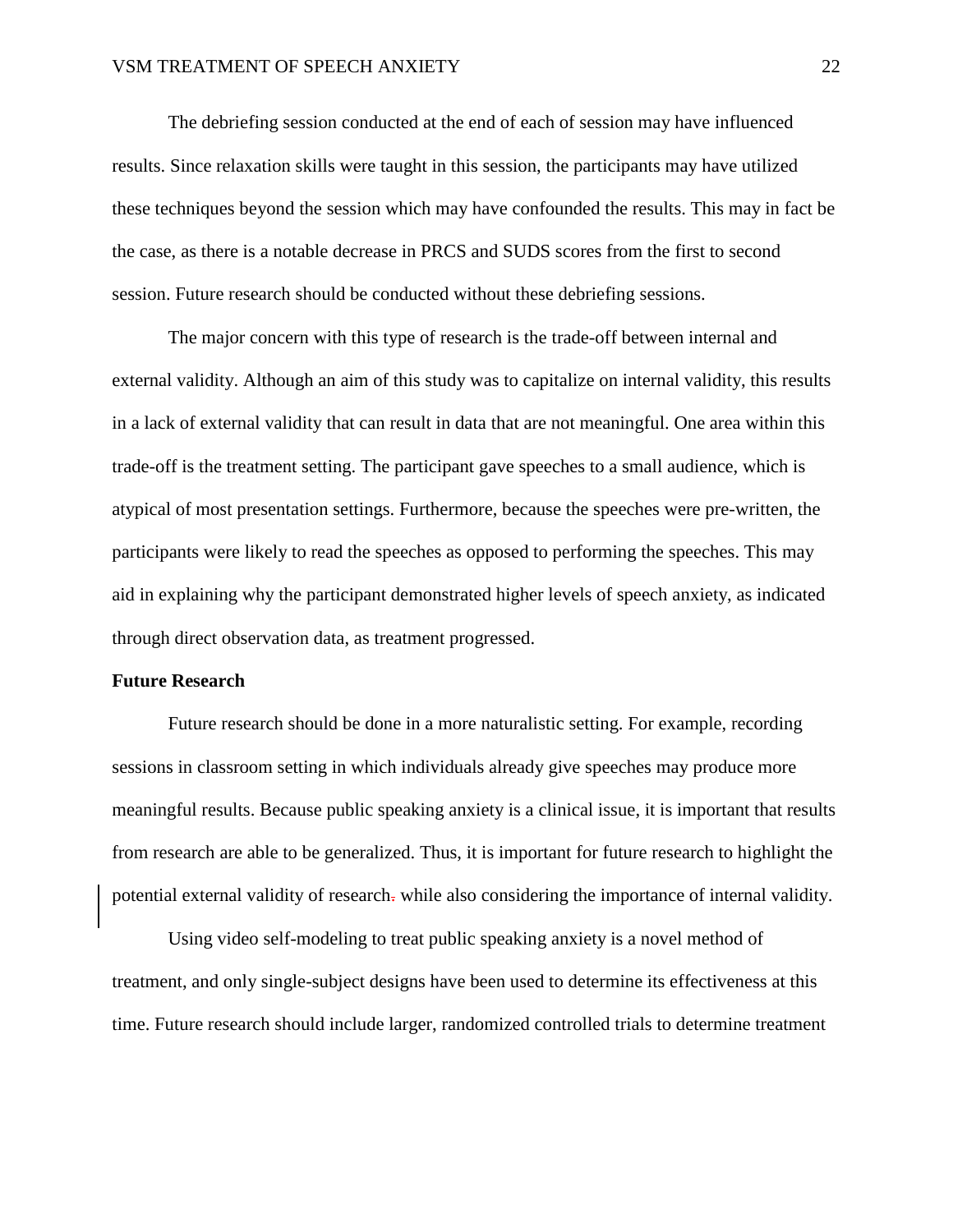effectiveness. By utilizing a larger sample size, statistical power will be increased, and the implications of such a study would be strengthened.

More sensitive measures should be used to track treatment outcomes. Although some measures did indicate changes in scores, these changes were limited. In order to produce more meaningful and significant results, more sensitive scales should be developed to measure public speaking anxiety.

Although this study does support the hypothesis that VSM provides additional benefits in comparison to exposure alone, research in this area is mixed. Furthermore, these results were only significant with one measure, the PRCS-12. More research needs to be conducted comparing VSM to other treatments in order to determine its effectiveness. In addition, other types of statistical analyses should be conducted to determine significance. For example, split middle or celeration line techniques should be used. These methods are able to test treatment effectiveness when considering the current course of behavior. This is an important consideration because with exposure therapy, the participant generally continues to improve even when another component is added to treatment. By using split middle or celeration line, it can be determined if the additional component provides benefits that would not be elicited by the initial treatment.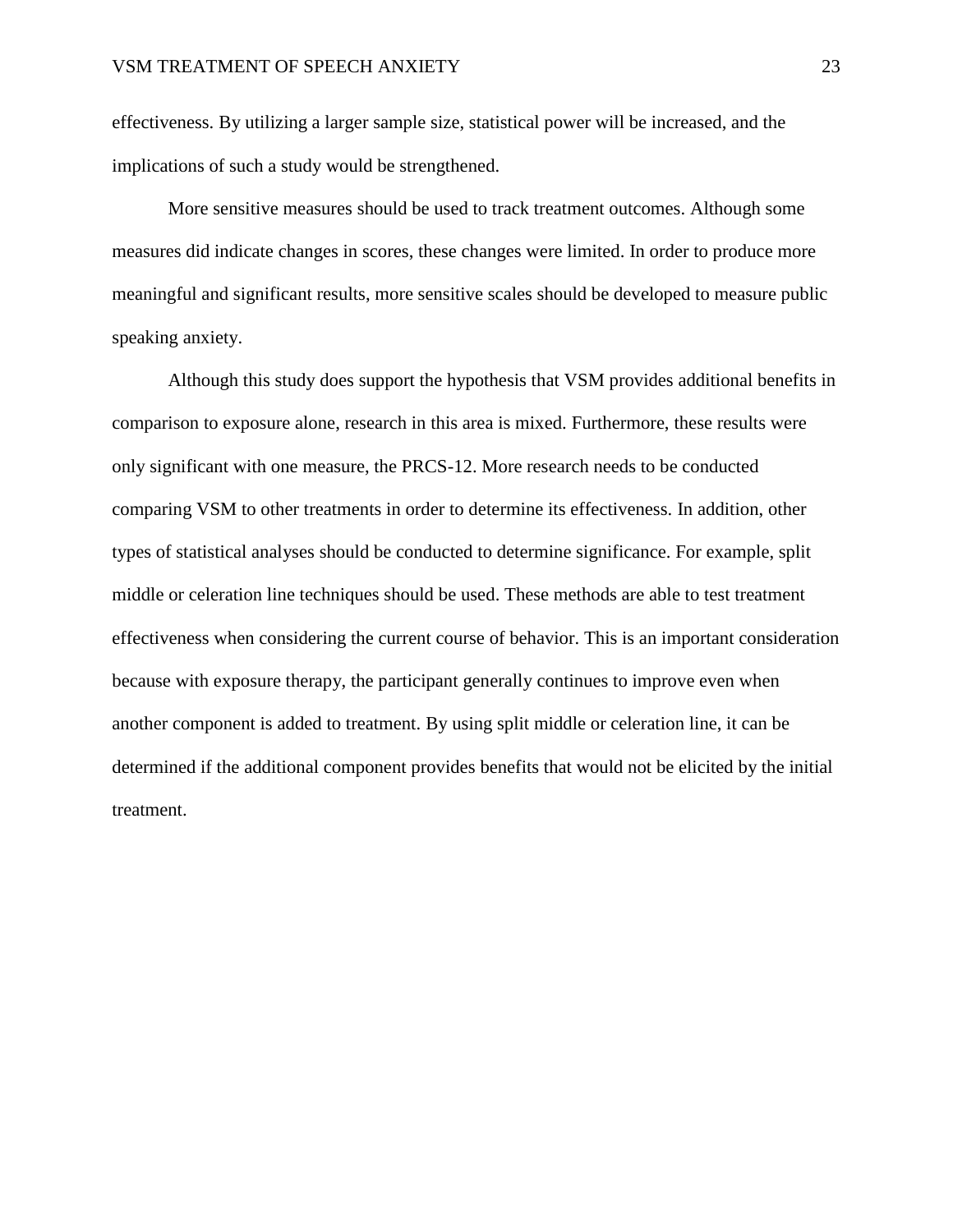# Table 1

*Behaviors Indicative of Public Speaking Anxiety*

Quivering voice Speaking too fast Speaking too softly Stammering Using verbal crutches (e.g. "um" "uh") Extensive pauses (5 or more seconds) Throat clearing Heavy breathing (i.e. gasping) Lack of eye contact (5 or more seconds) Fidgeting Motionlessness (10 or more seconds) Swaying

Note. All of these behaviors were removed during the editing process except lack of eye contact.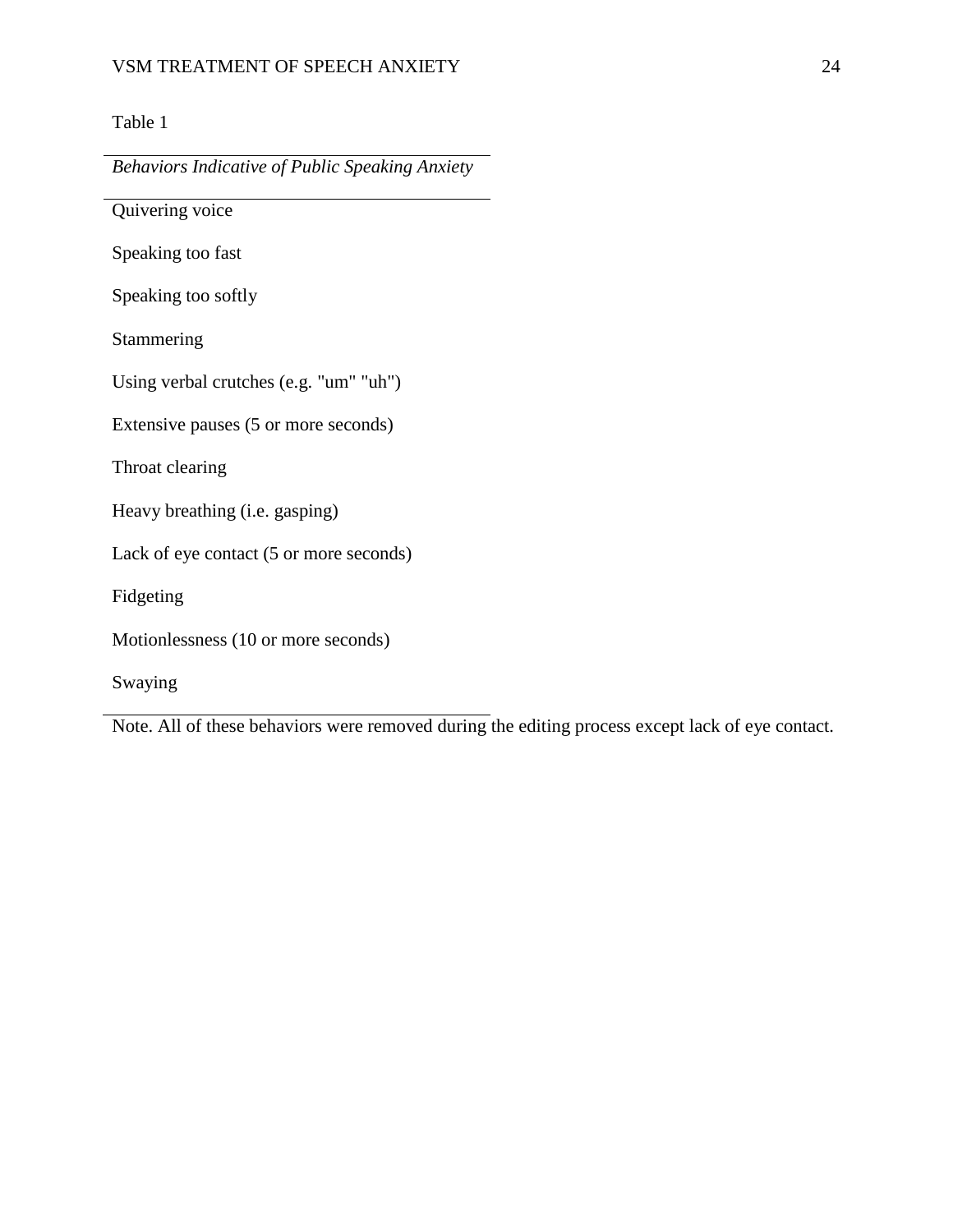### **Appendix A**

### Perception of Treatment Questionnaire

In order to better understand what this experience was like, I would like to ask you a few questions about your perception of treatment and some of your outside behaviors during treatment. Your responses will be kept confidential, so please answer as truthfully as possible. Please answer "yes" or "no" and provide explanations if you like.

- 1. The treatment was helpful.
- 2. The treatment was a waste of time.
- 3. The treatment helped reduced my public speaking anxiety.
- 4. I feel more comfortable speaking in public now than I did before treatment.
- 5. I would recommend this treatment to someone I knew who was experiencing public speaking anxiety.
- 6. Are you currently taking any medications to reduce anxiety? If yes, how long have you been on medication?
- 7. Are you currently taking any other steps to reduce anxiety (e.g. counseling, self-help books, etc.)?

If yes, how long have you been seeking these services?

8. Has any major event in your life occurred over the course of treatment that may have impacted your anxiety level?

If yes, please briefly explain (e.g. moved to new house, recent breakup, etc.)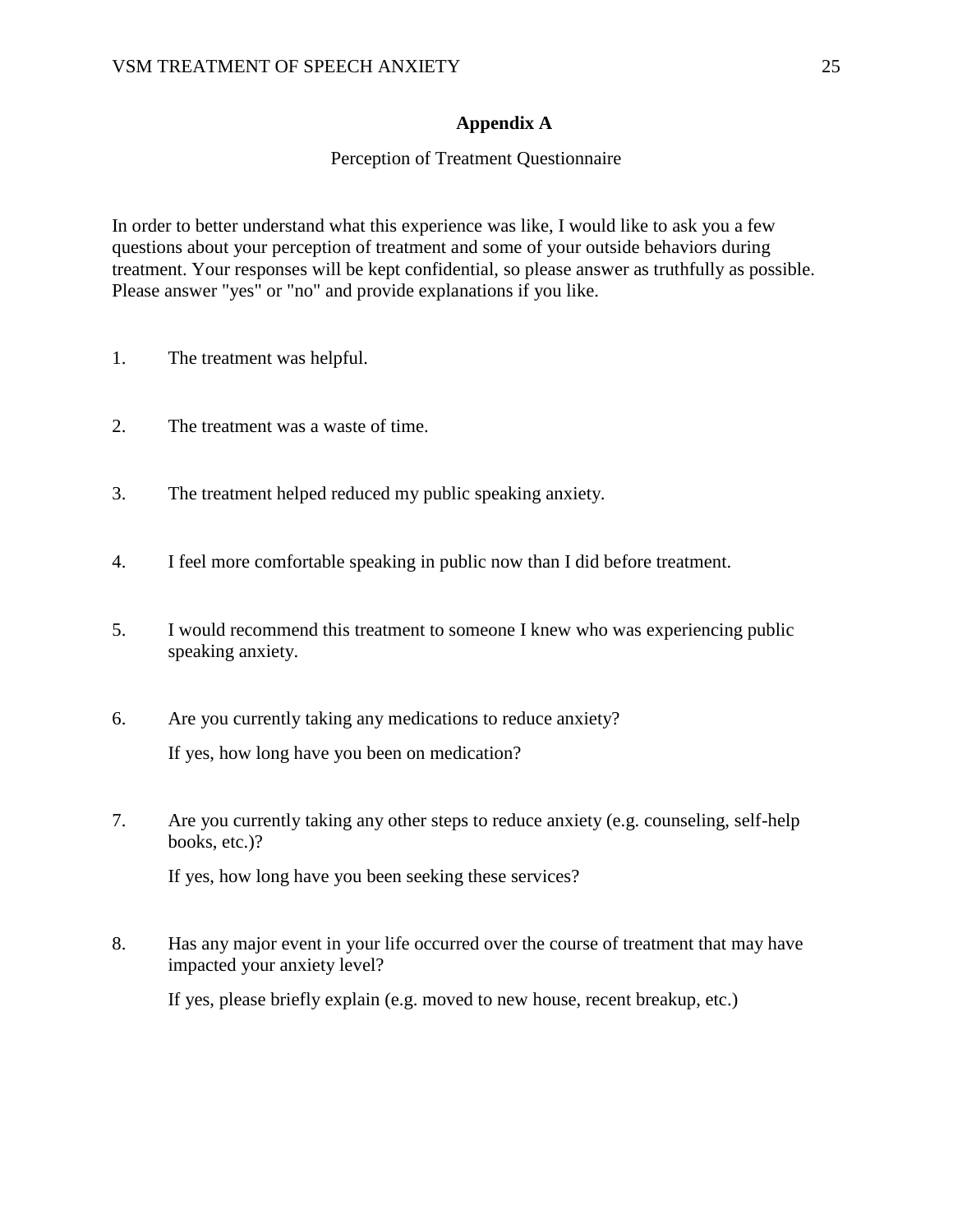# **Appendix B**

### **Informed Consent**

### **Purpose**

You are requested to participate in research supervised by Dr. Daniel Houlihan on the treatment of public speaking anxiety. Participants will be asked to complete approximately 12 sessions, each lasting between 15 and 30 minutes, totaling approximately 6 hours. The goal of this study is to determine which of two treatment options is more effective. If you have any questions about the research, please contact Dr. Daniel Houlihan at daniel.houlihan@mnsu.edu 507-389-6308 or Emily Bartholomay at emily.bartholomay@mnsu.edu 701-793-0692.

### **Procedures**

**Screening.** During the initial screening session, participants will be asked to complete a questionnaire. Individuals falling below the screening criteria (a score of 7 or lower on the PRCS) will not be invited to further participate in the study. All participants whose scores are 8 or higher will be invited to participate in the study (12 sessions plus 2 follow up sessions). The screening session should take approximately 15 minutes.

**Baseline.** During the first phase of the study (approximately 5 sessions), participants will fill out a battery of questionnaires, review a pre-written speech for five minutes, and give the speech to a small audience. Participants will be allowed to speak with the speech transcript as well as any notes they made in the five-minute preparation period. Each speech in this phase will be video recorded to be analyzed by the co-investigator. In order to reduce anxiety levels after each treatment, participants will be immediately debriefed. To further reduce anxiety, the audience for each session will include no more than five total audience members. This phase of the study should take between 45 minutes and 1 hour and 45 minutes per participant.

**Treatment.** During the second phase of the study (approximately 7 sessions, plus follow-up sessions), participants will be subjected to the same procedures as during the first phase. The major change in the second phase is that participants will also be asked to watch an edited video recording of themselves giving the speech from the previous session. This video recording will be between two and five minutes with speech dysfluencies removed. The viewing of this video will occur immediately after filling out questionnaires and prior to reviewing and preparing the speech for the day's session. This phase of the study should take between 4 hours 15 minutes and 5 hours 15 minutes per participant.

## **Withdrawal**

Participation is voluntary. You have the option to withdraw from this study at any time, including both during and between sessions. You may withdraw from the study by informing either Dr. Houlihan or Emily Bartholomay in person, by email, by telephone, or by simply not attending further sessions. Participants will also be allowed to withdraw from this study at any point during the session by holding up a colored index card to indicate their desire to withdraw from treatment.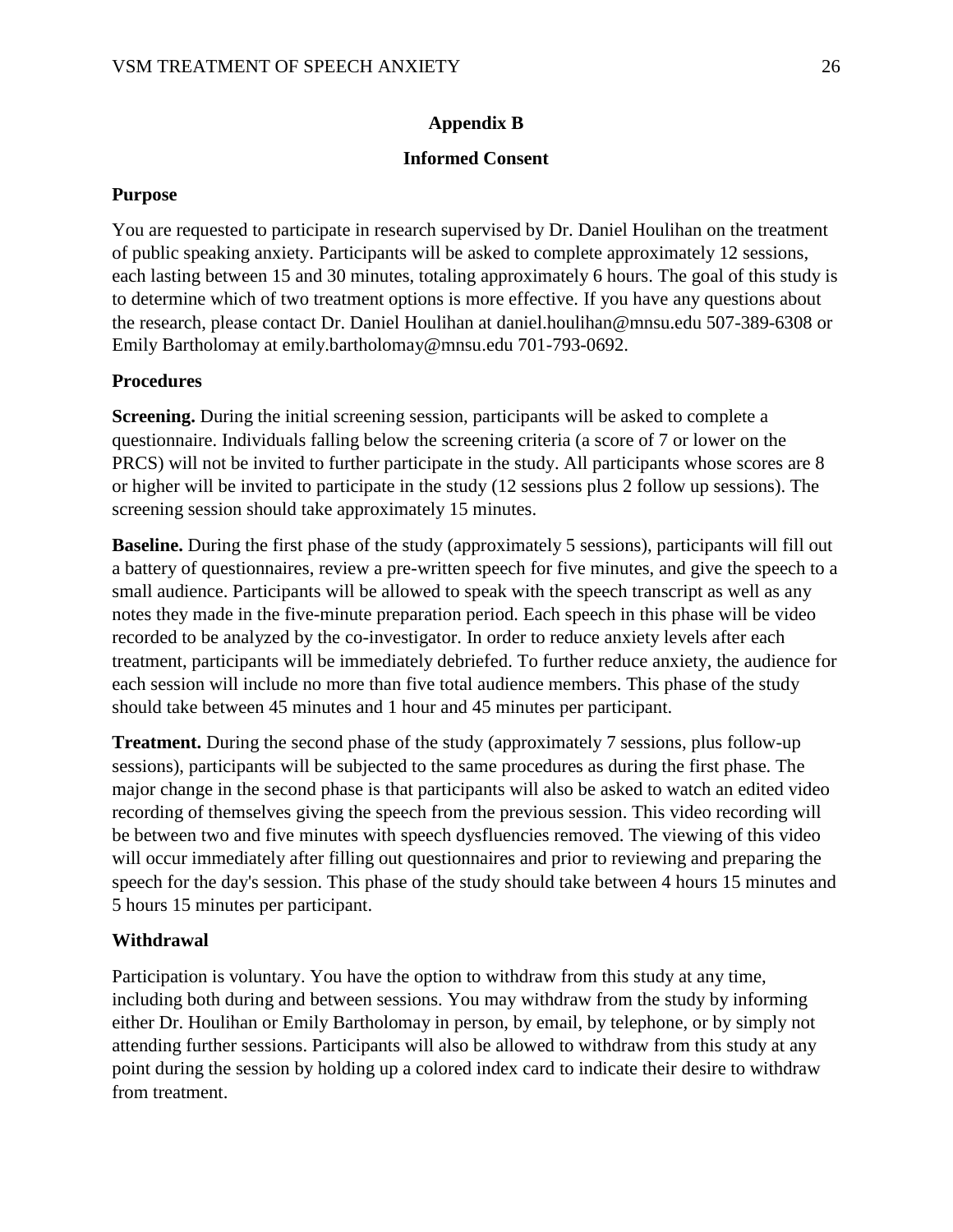Participation or nonparticipation will not impact your relationship with Minnesota State University, Mankato. If you have any questions about the treatment of human participants and Minnesota State University, Mankato, contact the IRB Administrator, Dr. Barry Ries, at 507- 389-2321 or barry.ries@mnsu.edu.

# **Confidentiality**

In order to protect participants' confidentiality, results will be published and files will be stored under identification numbers as opposed to names. Records (including video recordings which will be saved on DVDs) will be kept for three years in University Square 107 located at 1600 Warren St., Suite #6. After this time, all records will be destroyed by Dr . Houlihan. As a means to further protect participant confidentiality, only researchers involved in the study will have access to videotape recordings. More specifically, the primary and co-investigator and no more than two psychology students will be allowed access the videos. These students will be selected from the group of students involved in Dr. Houlihan's clinical psychology research team. In order to maintain participant confidentiality, all individuals involved in data collection/analysis and audience members will be required to sign a confidentiality agreement. The videos will not be used for any purpose other than for this study.

# **Risks and Benefits**

The risks of participating in this survey are slightly more than are experienced in daily life. Participants are likely to experience temporarily elevated levels of anxiety due giving speeches and watching themselves perform these speeches on video recordings. In order to relieve these temporary increases in anxiety, a short debriefing session will occur after participants perform their speeches. Debriefing will include the co-investigator reminding participants of their right to withdraw at any time. Participants will also be given stress-management techniques to reduce this temporary anxiety. Participants will also engage in some of these techniques with the coinvestigator.

The direct benefits for participating in this study are treatment of anxiety which may result in decreased levels of public speaking anxiety. Society may benefit from this research by decreased costs (fiscal and time) by reducing the amount of time spent in treatment by identifying the most effective treatment for public speaking anxiety.

By signing this form, you are consenting to participate in this study and that you are at least 18 years of age. A copy of this form will be made available to you.

 $\overline{\phantom{a}}$  , and the contribution of the contribution of the contribution of the contribution of the contribution of the contribution of the contribution of the contribution of the contribution of the contribution of the

# **MSU IRBNet ID# 647777**

# **Date of MSU IRB approval: 10/30/2014**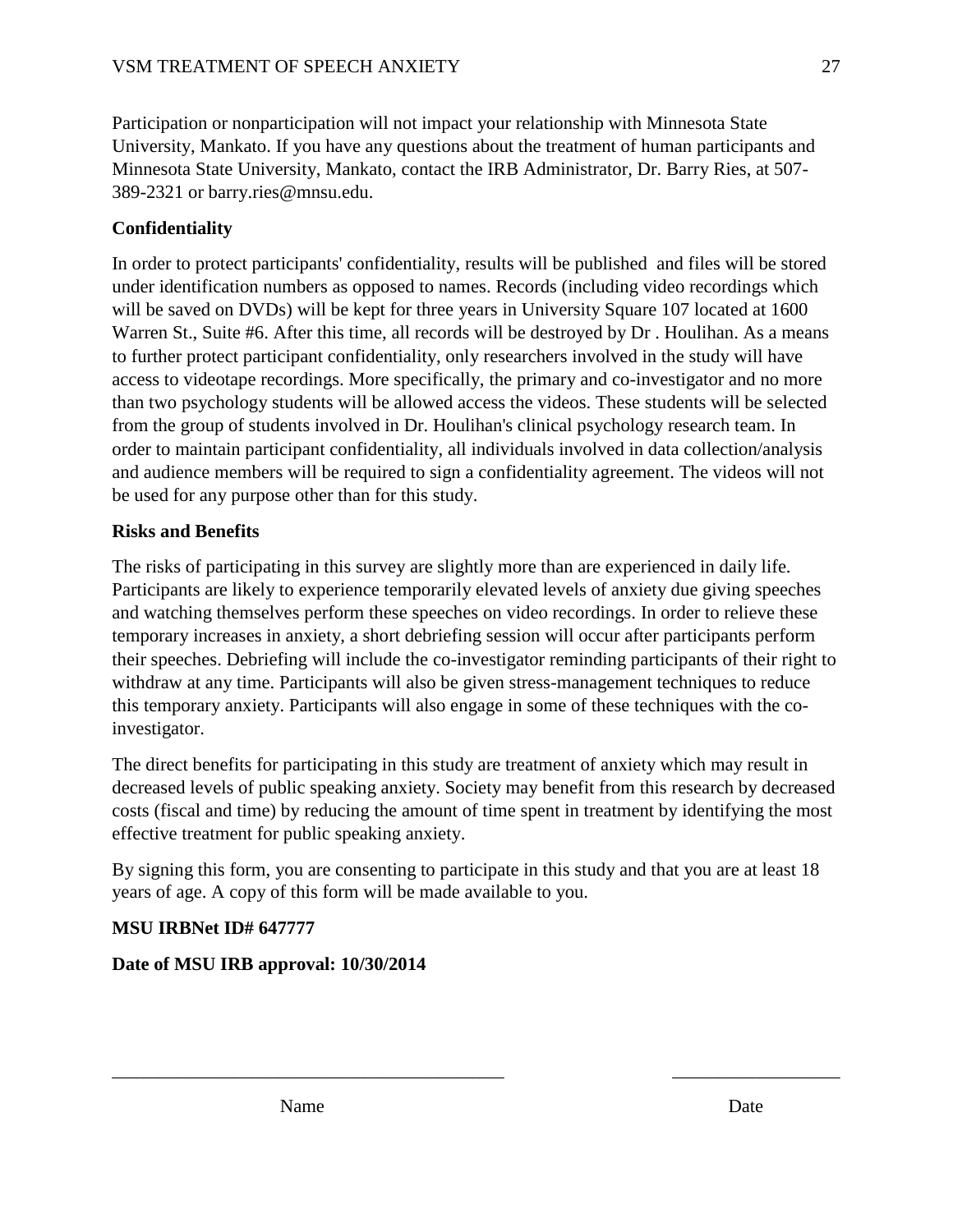#### References

- American Psychiatric Association. (2013). *Diagnostic and statistical manual of mental disorders* (5th ed.). Arlington, VA: American Psychiatric Publishing.
- Ayers, J. (1988). Coping with speech anxiety: The power of positive thinking. *Communication Education, 37*, 289-296.
- Bandura, A. (1969). *Principles of behavior modification*. New York, NY: Holt, Rinehart, and Winston, Inc.
- Bandura, A. (1977). *Social learning theory*. Englewood Cliffs, NJ: Prentice-Hall.
- Bandura, A. (1986). *Social foundations of thought and action: A social cognitive theory*. Englewood Cliffs, NJ: Prentice-Hall.
- Beatty, M. J., & Payne, S. K. (1983). Speech anxiety as a multiplicative function of size of audience and social desirability. *Perceptual and Motor Skills, 56*, 792-794.
- Beidel, D. C. & Turner, S. M. (2007). *Shy children, phobic adults: Nature and treatment of social anxiety disorder* (2nd ed.). Washington, DC: American Psychological Association.
- Bishop, J. B., Bauer, K. W., & Becker, E. T. (1998). A survey of counseling needs of male and female college students. *Journal of College Student Development, 39*(2), 205-210.
- Blőte, A. W., Kint, M. J., Miers, A. C., & Westenberg, P. M. (2009). The relation between public speaking anxiety and social anxiety: A review. *Journal of Anxiety Disorders 23*, 305-313. doi: 10.1016/j.janxdis.2008.11.007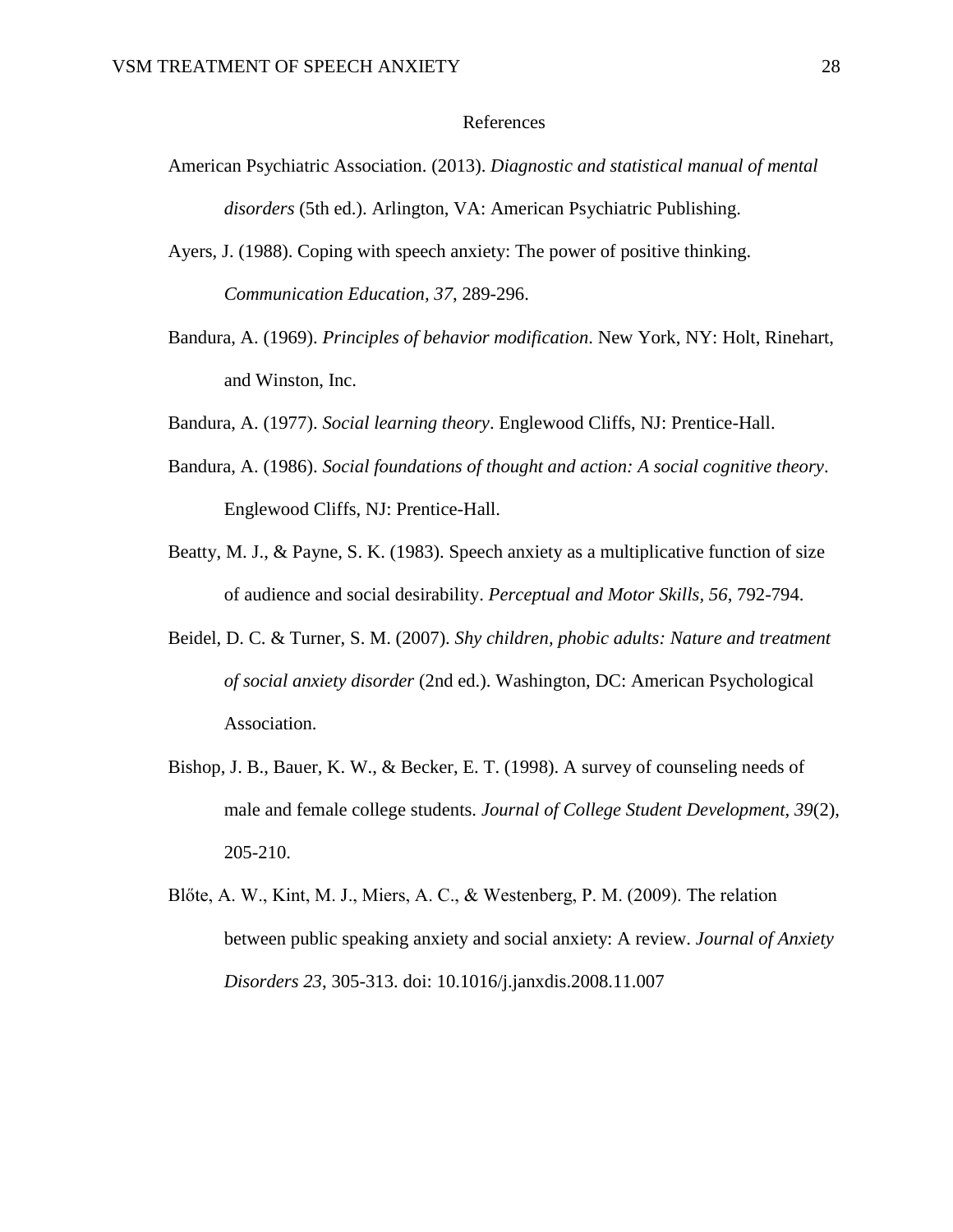- Brown, E. J., Turovsky, J., Heinberg, R. G., Juster, H. R., Brown, T. A., & Barlow, D. H. (1997). Validation of the social intervation anxiety scale and the social phobia scale across the anxiety disorders. *Psychological Assessment, 9*, 21-27.
- Dimberg, U., & Thunberg, M. (2007). Speech anxiety and rapid emotional reactions to angry and happy facial expressions. *Scandinavian Journal of Psychology, 48*, 321-328. doi: 10.1111/j.1467-9450.2007.00586.x
- Dowrick, P. W. & Biggs, S. J. (1983). *Using video: Psychological and social applications.* New York, NY: John Wiley & Sons.
- Hayes, B. J., & Marshall, W. L. (1984). Generalization of treatment effects in training public speakers. *Behavior Research and Therapy, 22*, 519-533.
- Hitchcock, C. H., Dowrick, P. W., & Prater, M. A. (2003). Video self-modeling intervention in school-based settings. *Remedial and Special Education, 24*, 36-45, 56.
- Hook, J. N., Smith, C. A., & Valentiner, D. P. (2008). *Personal Report of Confidence as a Speaker--Short Form* [Database record]. Retrieved from PsycTESTS. doi: 10.1037/t20159-000
- Kruger, A. M. *The use of video self-modeling to treat public speaking anxiety*. (Master's thesis). Retrieved from ProQuest Dissertations & Theses. (1541531).
- Lawm, G. D., Schwartz, C., Houlihan, D., & Cassisi, J. E. (1994). Graduated exposure plus feedback in the treatment of speech anxiety. *Behavioral Interventions, 9*, 213-223.
- Leary, M. R. & Kowalski, R. M. (1995). *Social anxiety*. New York, NY: The Guilford Press.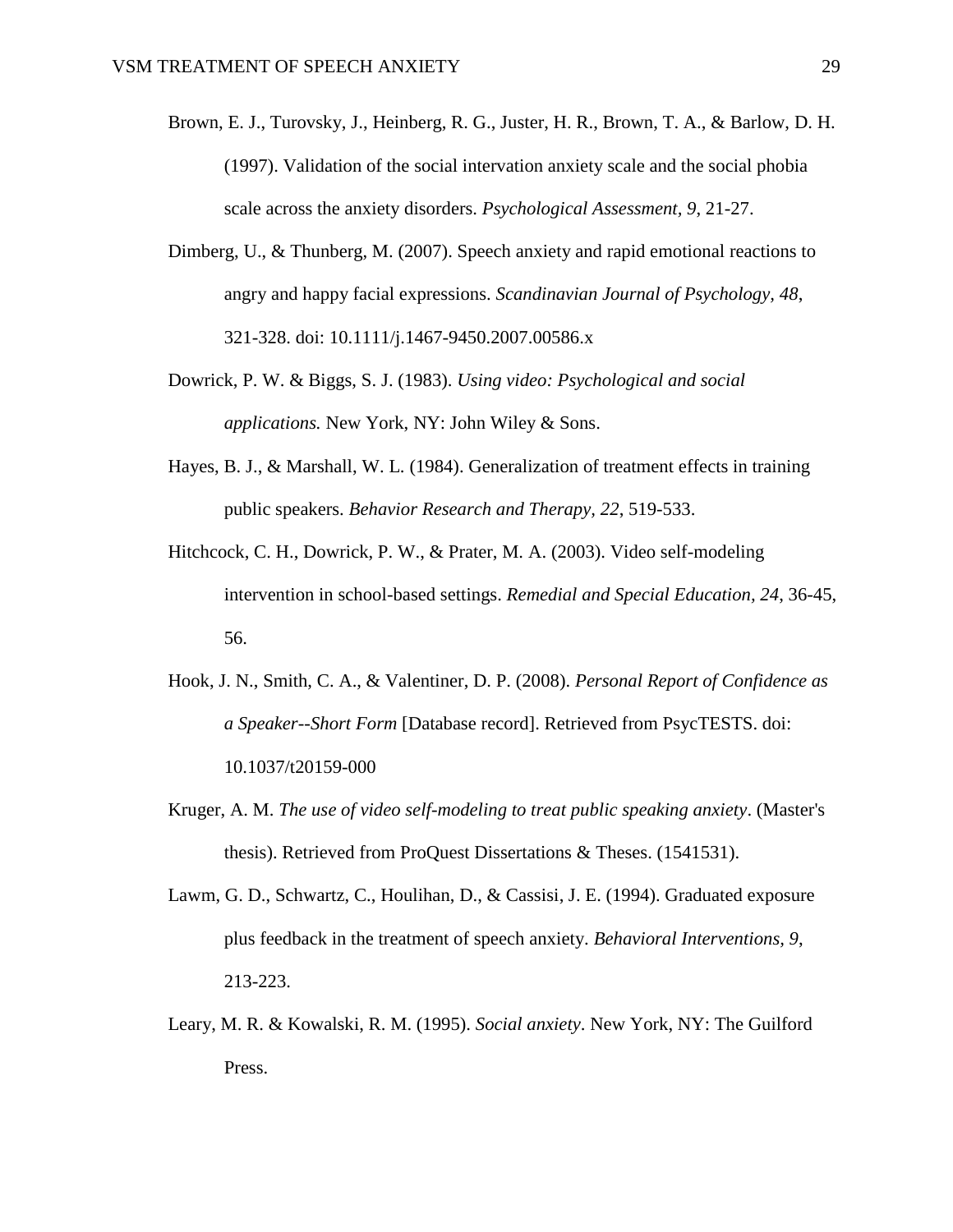- Mattick, R. P., & Clarke, J. C. (1998). *Social Interaction Anxiety Scale* [Database record]. Retrieved from PsycTESTS. doi: 10.1037/t00532-000
- McNally, R. J., Enock, P. M., Tsai, C., & Tousian, M. (2013). Attention bias modification for reducing speech anxiety. *Behaviour Research and Therapy, 51*, 882-888. doi: 10.1016/j.brat2013.10.001
- Osman, A., Gutierrez, P. M., Barrios, F. X., Kopper, B. A., & Chiros, C. E. (1998). The social phobia and social interaction anxiety scales: Evaluation of psychometric properties. *Journal of Psychopathology and Behavioral Assessment, 20*, 249-264.
- Palermo, T. M. (2012). *Cognitive-behavioral therapy for chronic pain in children and adolescents.* New York, NY: Oxford University Press.
- Poppenga, D. R. (1996). *The use of videotape self-modeling in the treatment of speech anxiety.* (Master's thesis). Mankato State University, Mankato, MN.
- Richman, E. (1995). *The camera as audience: Video observation in peer- and selfdirected flooding sessions to reduce public speaking anxiety.* (Doctoral dissertation). Retrieved from ProQuest Dissertations & Theses. (9705617).
- Rickards-Schlichting, K. A., Kehle, T. J., & Bray, M. A. (2004). A self-modeling intervention for high school students with public speaking anxiety. *Journal of Applied School Psychology, 20*, 47-60. doi: 10.1300/j370v20n02\_04
- Rubin, S. (2009). *The comparative efficacy of dosed, prolonged exposure, and mindfulness in the reduction of anxiety.* (Doctoral dissertation). Retrieved from ProQuest Dissertations & Theses. (3364683).